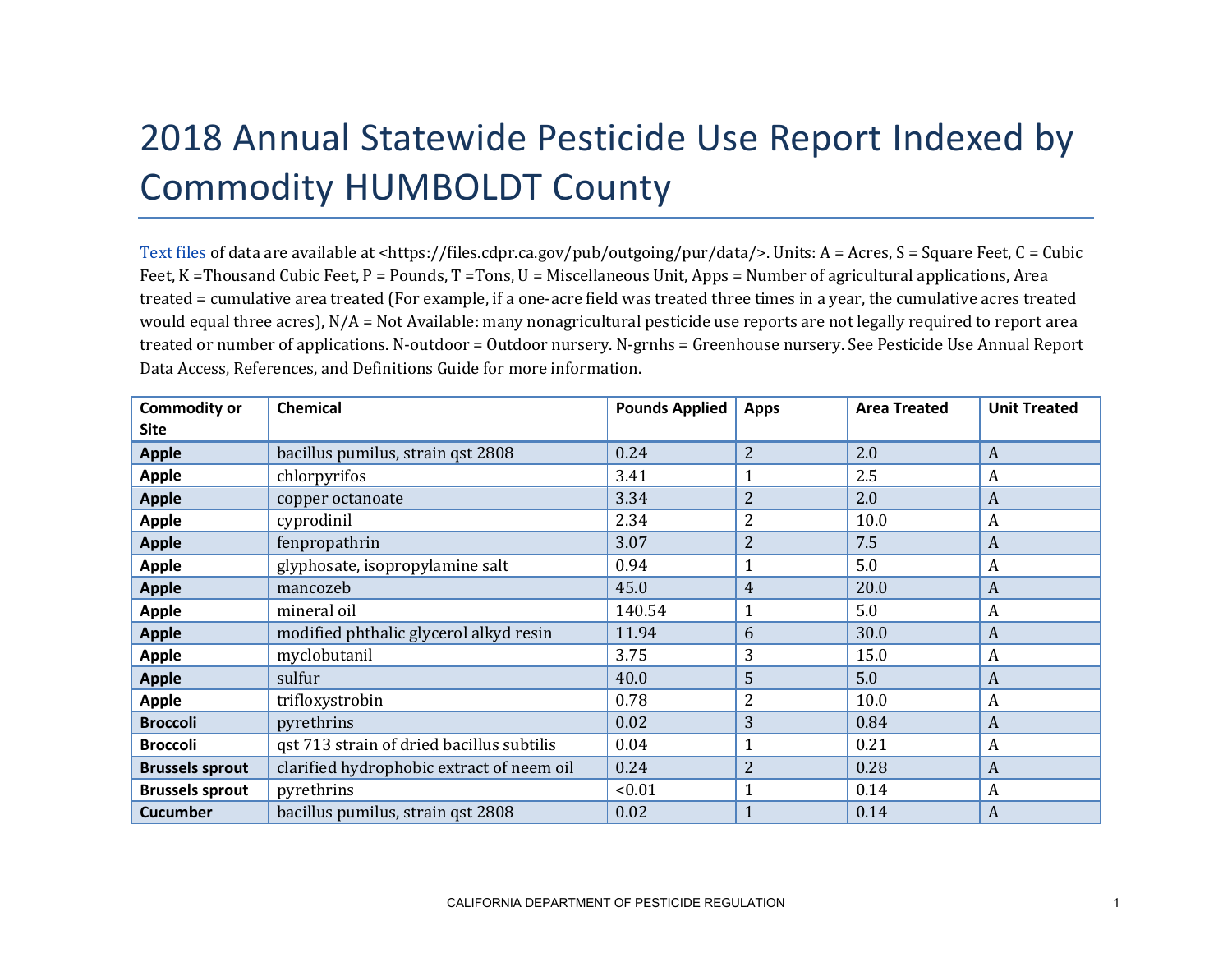| <b>Commodity or</b><br><b>Site</b> | Chemical                                                | <b>Pounds Applied</b> | <b>Apps</b>       | <b>Area Treated</b> | <b>Unit Treated</b>                |
|------------------------------------|---------------------------------------------------------|-----------------------|-------------------|---------------------|------------------------------------|
| <b>Cucumber</b>                    |                                                         | 0.63                  |                   |                     |                                    |
|                                    | copper octanoate                                        | < 0.01                | 3<br>$\mathbf{1}$ | 0.42<br>0.14        | $\boldsymbol{A}$<br>$\overline{A}$ |
| <b>Cucumber</b><br><b>Cucumber</b> | pyrethrins                                              | 0.04                  | 3                 | 0.35                | $\overline{A}$                     |
|                                    | spinosad                                                |                       |                   |                     |                                    |
| Forest,<br>timberland              | alpha-alkyl (c9-c16)-omega-<br>hydroxypoly(oxyethylene) | 140.94                | 34                | 372.7               | $\mathbf{A}$                       |
| Forest,<br>timberland              | alkyl (c8,c10) polyglucoside                            | 37.58                 | 11                | 300.5               | $\boldsymbol{A}$                   |
| Forest,<br>timberland              | aminopyralid, triisopropanolamine salt                  | 5.4                   | $\mathbf{1}$      | 28.0                | $\overline{A}$                     |
| Forest,<br>timberland              | ammonium nitrate                                        | 134.76                | 11                | 300.5               | $\boldsymbol{A}$                   |
| Forest,<br>timberland              | ammonium sulfate                                        | 106.36                | 20                | 554.0               | $\overline{A}$                     |
| Forest,<br>timberland              | benzoic acid                                            | 4.36                  | 26                | 926.0               | $\boldsymbol{A}$                   |
| Forest,<br>timberland              | citric acid                                             | 2.95                  | 20                | 554.0               | $\overline{A}$                     |
| Forest,<br>timberland              | clopyralid, monoethanolamine salt                       | 245.0                 | 49                | 991.4               | $\boldsymbol{A}$                   |
| Forest,<br>timberland              | 2,4-d, dimethylamine salt                               | 1.71                  | $\mathbf{1}$      | 22.0                | $\overline{A}$                     |
| Forest,<br>timberland              | decyl phenoxy benzene disulfonic acid,<br>disodium salt | 6.08                  | 20                | 554.0               | $\boldsymbol{A}$                   |
| Forest,<br>timberland              | dimethyl alkyl tertiary amines                          | 4.76                  | 26                | 926.0               | $\overline{A}$                     |
| Forest,<br>timberland              | glyphosate, dimethylamine salt                          | 273.36                | 9                 | 186.3               | $\boldsymbol{A}$                   |
| Forest,<br>timberland              | glyphosate, isopropylamine salt                         | 803.15                | 32                | 846.7               | $\overline{A}$                     |
| Forest,<br>timberland              | hexazinone                                              | 50.63                 | $\overline{2}$    | 47.0                | $\boldsymbol{A}$                   |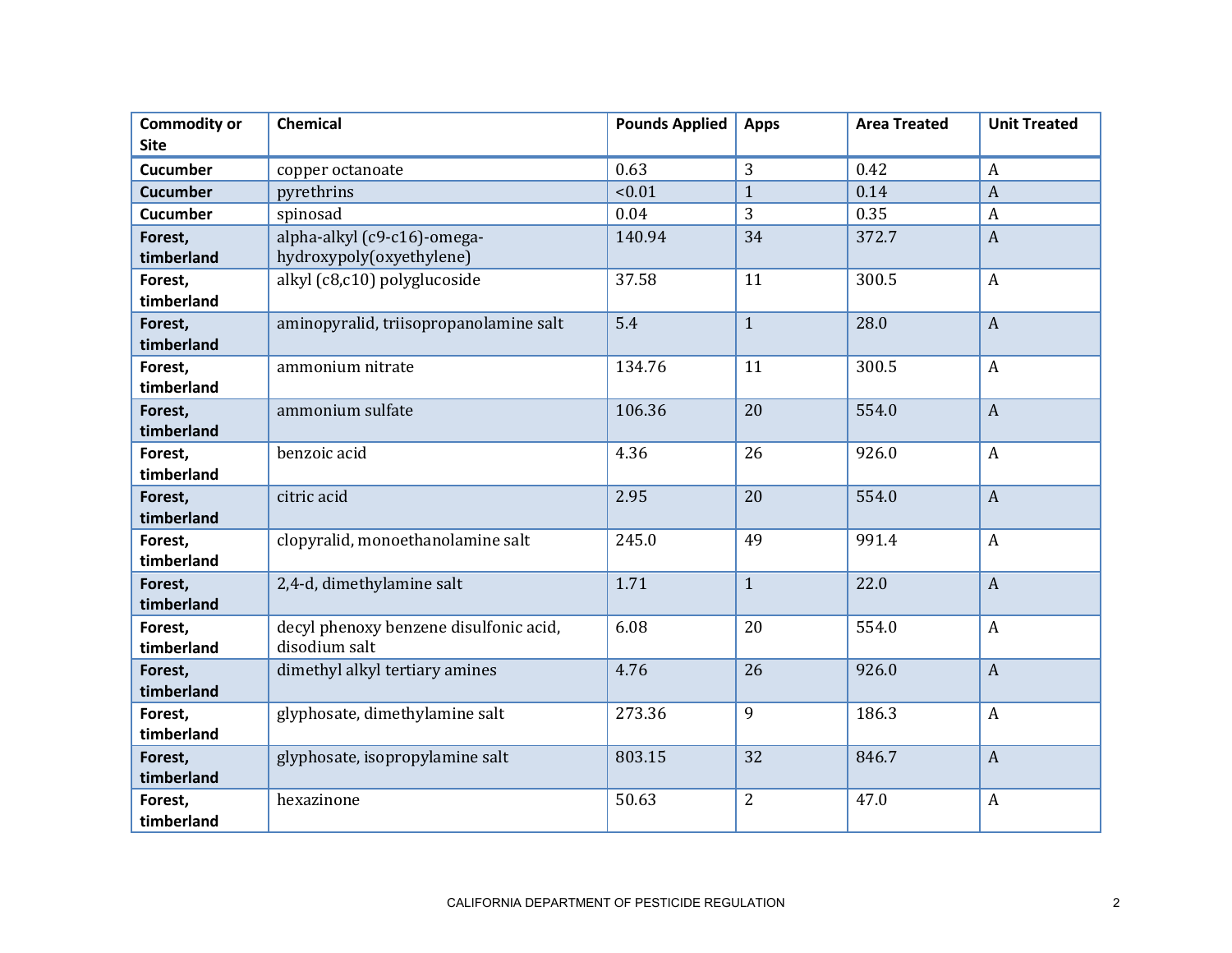| <b>Commodity or</b><br><b>Site</b> | Chemical                                                                                                       | <b>Pounds Applied</b> | <b>Apps</b>  | <b>Area Treated</b> | <b>Unit Treated</b> |
|------------------------------------|----------------------------------------------------------------------------------------------------------------|-----------------------|--------------|---------------------|---------------------|
| Forest,<br>timberland              | 2-(3-hydroxypropyl)-hepta-methyl<br>trisiloxane, ethoxylated, acetate                                          | 16.09                 | $\mathbf{1}$ | 56.0                | $\overline{A}$      |
| Forest,<br>timberland              | imazapyr, isopropylamine salt                                                                                  | 5,158.26              | 338          | 11,678.29           | $\boldsymbol{A}$    |
| Forest,<br>timberland              | lecithin                                                                                                       | 201.41                | 44           | 749.2               | $\overline{A}$      |
| Forest,<br>timberland              | methylated soybean oil                                                                                         | 10,244.62             | 220          | 5,434.71            | $\boldsymbol{A}$    |
| Forest,<br>timberland              | mineral oil                                                                                                    | 323.05                | 33           | 531.7               | $\overline{A}$      |
| Forest,<br>timberland              | alpha-(para-nonylphenyl)-omega-<br>hydroxypoly(oxyethylene)                                                    | 1,786.49              | 206          | 4,363.41            | $\overline{A}$      |
| Forest,<br>timberland              | oleic acid, methyl ester                                                                                       | 657.72                | 34           | 372.7               | $\overline{A}$      |
| Forest,<br>timberland              | oxyfluorfen                                                                                                    | 404.04                | 12           | 280.7               | $\mathbf{A}$        |
| Forest,<br>timberland              | penoxsulam                                                                                                     | 8.52                  | 12           | 280.7               | $\boldsymbol{A}$    |
| Forest,<br>timberland              | polyethoxylated castor oil                                                                                     | 42.11                 | 11           | 300.5               | $\overline{A}$      |
| Forest,<br>timberland              | poly(oxy-1,2-ethanediyl), alpha-hydro-<br>omega-hydroxy-, mono-c11-14-isoalkyl<br>ethers, c13-rich, phosphates | 4.32                  | 11           | 300.5               | $\overline{A}$      |
| Forest,<br>timberland              | potassium carbonate                                                                                            | 1.68                  | $\mathbf{1}$ | 88.0                | $\mathbf{A}$        |
| Forest,<br>timberland              | sulfometuron-methyl                                                                                            | 63.19                 | 31           | 630.2               | $\overline{A}$      |
| Forest,<br>timberland              | tall oil fatty acids                                                                                           | 64.5                  | 44           | 832.2               | $\mathbf{A}$        |
| Forest,<br>timberland              | triclopyr, butoxyethyl ester                                                                                   | 6,260.55              | 134          | 2,373.01            | $\overline{A}$      |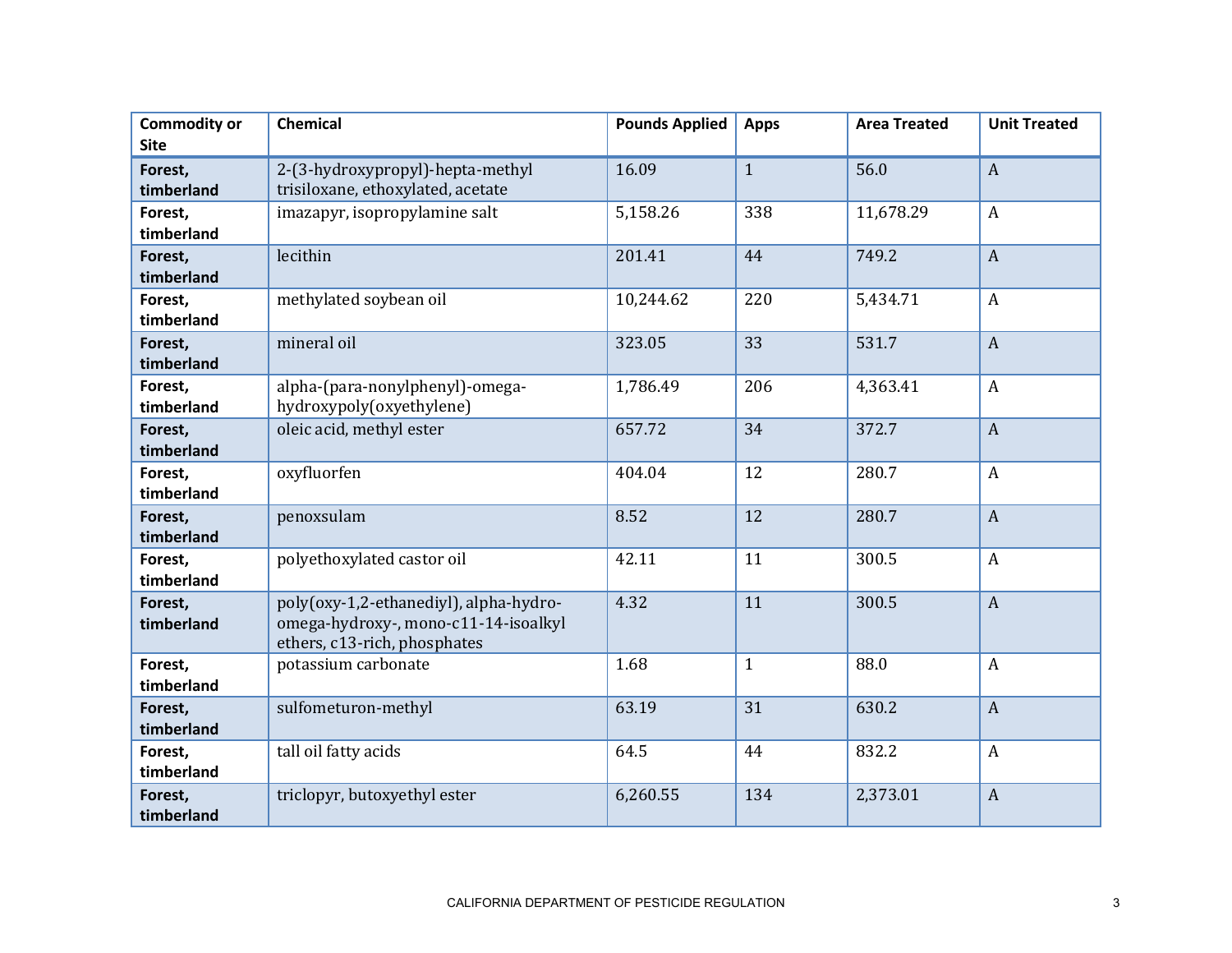| <b>Commodity or</b>    | <b>Chemical</b>                           | <b>Pounds Applied</b> | <b>Apps</b>    | <b>Area Treated</b> | <b>Unit Treated</b>       |
|------------------------|-------------------------------------------|-----------------------|----------------|---------------------|---------------------------|
| <b>Site</b>            |                                           |                       |                |                     |                           |
| Forest,                | triclopyr, triethylamine salt             | 158.44                | $\overline{2}$ | 145.6               | $\boldsymbol{A}$          |
| timberland             |                                           |                       |                |                     |                           |
| Forest,                | triclopyr, triethylamine salt             | 4.25                  | N/A            | 1,000.0             | $\overline{U}$            |
| timberland             |                                           |                       |                |                     |                           |
| Forest,                | alpha-undecyl-omega-                      | 30.23                 | 10             | 376.5               | $\boldsymbol{A}$          |
| timberland             | hydroxypoly(oxyethylene)                  |                       |                |                     |                           |
| Fumigation,            | aluminum phosphide                        | 464.75                | N/A            | N/A                 | N/A                       |
| other                  |                                           |                       |                |                     |                           |
| Grape                  | lime-sulfur                               | 276.59                | $\mathbf{1}$   | 8.0                 | $\boldsymbol{A}$          |
| Grape, wine            | sulfur                                    | 118.12                | 6              | 16.0                | $\overline{A}$            |
| <b>Industrial hemp</b> | azadirachtin                              | < 0.01                | 2              | 717.0               | S                         |
| <b>Industrial hemp</b> | beauveria bassiana strain gha             | 4.64                  | 96             | 145,635.0           | S                         |
| <b>Industrial hemp</b> | burkholderia sp strain a396 cells and     | 32.05                 | 17             | 53,234.0            | S                         |
|                        | fermentation media                        |                       |                |                     |                           |
| <b>Industrial hemp</b> | chromobacterium subtsugae strain praa4-1  | 4.04                  | 50             | 255,252.0           | S                         |
| <b>Industrial hemp</b> | clarified hydrophobic extract of neem oil | 25.63                 | 20             | 64,462.0            | S                         |
| <b>Industrial hemp</b> | ethephon                                  | 0.99                  | 6              | 19,200.0            | S                         |
| <b>Industrial hemp</b> | hydrogen peroxide                         | 0.03                  | 3              | 922.0               | S                         |
| <b>Industrial hemp</b> | mineral oil                               | 4.22                  | 16             | 10,615.0            | S                         |
| <b>Industrial hemp</b> | nosema locustae spores                    | < 0.01                | $\mathbf{1}$   | 1.0                 | A                         |
| <b>Industrial hemp</b> | peroxyacetic acid                         | < 0.01                | $\overline{2}$ | 717.0               | S                         |
| <b>Industrial hemp</b> | potash soap                               | 2.07                  | 7              | 8,899.21            | S                         |
| <b>Industrial hemp</b> | potassium bicarbonate                     | 0.03                  | $\overline{4}$ | 6,600.0             | S                         |
| <b>Industrial hemp</b> | potassium phosphite                       | 0.01                  | $\mathbf{1}$   | 205.0               | S                         |
| <b>Industrial hemp</b> | pyrethrins                                | 0.02                  | 9              | 14,680.0            | S                         |
| <b>Industrial hemp</b> | reynoutria sachalinensis                  | 2.1                   | 41             | 156,688.0           | $\boldsymbol{\mathsf{S}}$ |
| <b>Industrial hemp</b> | sulfur                                    | 148.14                | 70             | 266,605.21          | S                         |
| <b>Industrial site</b> | 1-(2-hydroxyethyl)-2-alkyl-2-imidazoline, | 103.12                | N/A            | 1.0                 | $\mathbf U$               |
|                        | alkyl derived from tall oil fatty acids   |                       |                |                     |                           |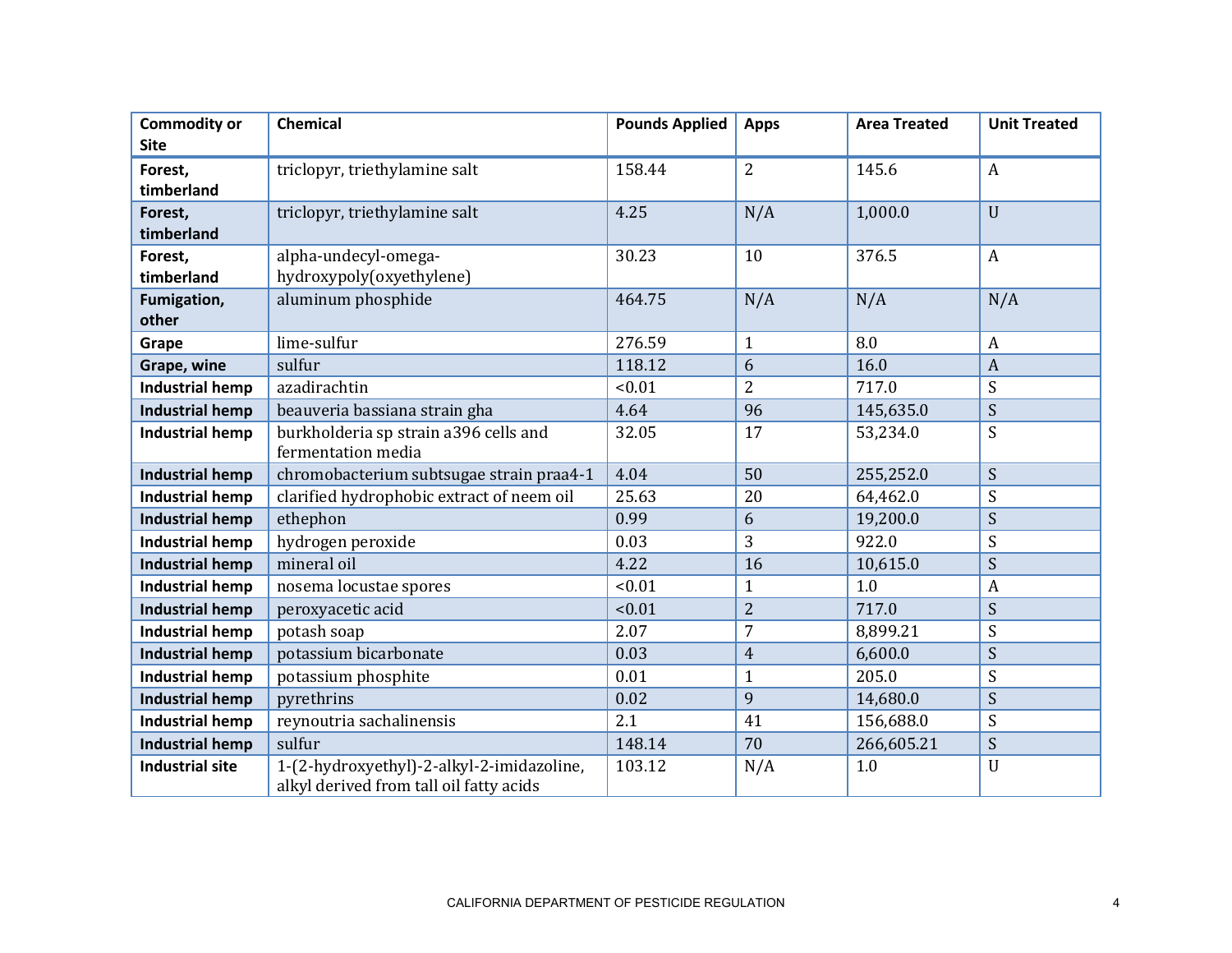| <b>Commodity or</b> | <b>Chemical</b>                   | <b>Pounds Applied</b> | <b>Apps</b> | <b>Area Treated</b> | <b>Unit Treated</b> |
|---------------------|-----------------------------------|-----------------------|-------------|---------------------|---------------------|
| <b>Site</b>         |                                   |                       |             |                     |                     |
| Landscape           | aluminum phosphide                | 3.3                   | N/A         | N/A                 | N/A                 |
| maintenance         |                                   |                       |             |                     |                     |
| Landscape           | azoxystrobin                      | 6.7                   | N/A         | N/A                 | N/A                 |
| maintenance         |                                   |                       |             |                     |                     |
| Landscape           | bifenthrin                        | < 0.01                | N/A         | N/A                 | N/A                 |
| maintenance         |                                   |                       |             |                     |                     |
| Landscape           | bromethalin                       | < 0.01                | N/A         | N/A                 | N/A                 |
| maintenance         |                                   |                       |             |                     |                     |
| Landscape           | carbaryl                          | 19.25                 | N/A         | N/A                 | N/A                 |
| maintenance         |                                   |                       |             |                     |                     |
| Landscape           | carfentrazone-ethyl               | 0.53                  | N/A         | N/A                 | N/A                 |
| maintenance         |                                   |                       |             |                     |                     |
| Landscape           | chlorothalonil                    | 137.63                | N/A         | N/A                 | N/A                 |
| maintenance         |                                   |                       |             |                     |                     |
| Landscape           | clopyralid, monoethanolamine salt | 1.05                  | N/A         | N/A                 | N/A                 |
| maintenance         |                                   |                       |             |                     |                     |
| Landscape           | clothianidin                      | 0.01                  | N/A         | N/A                 | N/A                 |
| maintenance         |                                   |                       |             |                     |                     |
| Landscape           | cypermethrin                      | < 0.01                | N/A         | N/A                 | N/A                 |
| maintenance         |                                   |                       |             |                     |                     |
| Landscape           | (s)-cypermethrin                  | < 0.01                | N/A         | N/A                 | N/A                 |
| maintenance         |                                   |                       |             |                     |                     |
| Landscape           | $2,4-d$                           | 1.33                  | N/A         | N/A                 | N/A                 |
| maintenance         |                                   |                       |             |                     |                     |
| Landscape           | 2,4-d, dimethylamine salt         | 0.09                  | N/A         | N/A                 | N/A                 |
| maintenance         |                                   |                       |             |                     |                     |
| Landscape           | 2,4-d, 2-ethylhexyl ester         | 24.29                 | N/A         | N/A                 | N/A                 |
| maintenance         |                                   |                       |             |                     |                     |
| Landscape           | dicamba                           | 1.47                  | N/A         | N/A                 | N/A                 |
| maintenance         |                                   |                       |             |                     |                     |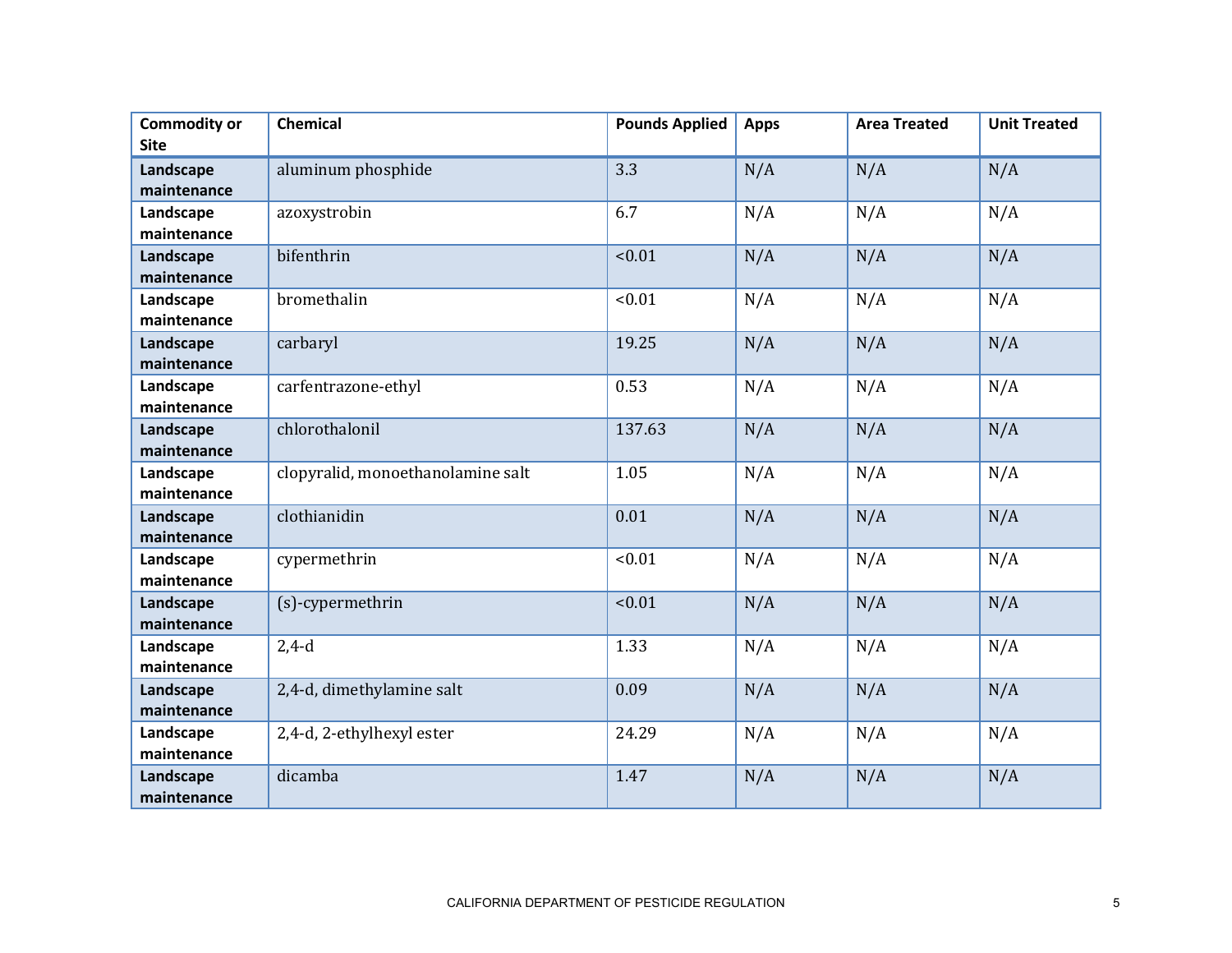| <b>Commodity or</b> | <b>Chemical</b>                             | <b>Pounds Applied</b> | <b>Apps</b> | <b>Area Treated</b> | <b>Unit Treated</b> |
|---------------------|---------------------------------------------|-----------------------|-------------|---------------------|---------------------|
| <b>Site</b>         |                                             |                       |             |                     |                     |
| Landscape           | dicamba, dimethylamine salt                 | 0.03                  | N/A         | N/A                 | N/A                 |
| maintenance         |                                             |                       |             |                     |                     |
| Landscape           | diglycolamine salt of 3,6-dichloro-o-anisic | 7.94                  | N/A         | N/A                 | N/A                 |
| maintenance         | acid                                        |                       |             |                     |                     |
| Landscape           | ferric sodium edta                          | 0.17                  | N/A         | N/A                 | N/A                 |
| maintenance         |                                             |                       |             |                     |                     |
| Landscape           | ferric sulfate (anhydrous)                  | 2.72                  | N/A         | N/A                 | N/A                 |
| maintenance         |                                             |                       |             |                     |                     |
| Landscape           | ferrous sulfate (monohydrate)               | 12.8                  | N/A         | N/A                 | N/A                 |
| maintenance         |                                             |                       |             |                     |                     |
| Landscape           | fludioxonil                                 | 4.2                   | N/A         | N/A                 | N/A                 |
| maintenance         |                                             |                       |             |                     |                     |
| Landscape           | fluopyram                                   | 1.34                  | N/A         | N/A                 | N/A                 |
| maintenance         |                                             |                       |             |                     |                     |
| Landscape           | tau-fluvalinate                             | 0.01                  | N/A         | N/A                 | N/A                 |
| maintenance         |                                             |                       |             |                     |                     |
| Landscape           | glyphosate, isopropylamine salt             | 123.0                 | N/A         | N/A                 | N/A                 |
| maintenance         |                                             |                       |             |                     |                     |
| Landscape           | imidacloprid                                | 1.02                  | N/A         | N/A                 | N/A                 |
| maintenance         |                                             |                       |             |                     |                     |
| Landscape           | lambda-cyhalothrin                          | < 0.01                | N/A         | N/A                 | N/A                 |
| maintenance         |                                             |                       |             |                     |                     |
| Landscape           | mcpa, dimethylamine salt                    | 0.19                  | N/A         | N/A                 | N/A                 |
| maintenance         |                                             |                       |             |                     |                     |
| Landscape           | mcpp-p, dimethylamine salt                  | 0.01                  | N/A         | N/A                 | N/A                 |
| maintenance         |                                             |                       |             |                     |                     |
| Landscape           | mecoprop-p                                  | 5.59                  | N/A         | N/A                 | N/A                 |
| maintenance         |                                             |                       |             |                     |                     |
| Landscape           | metaldehyde                                 | 0.83                  | N/A         | N/A                 | N/A                 |
| maintenance         |                                             |                       |             |                     |                     |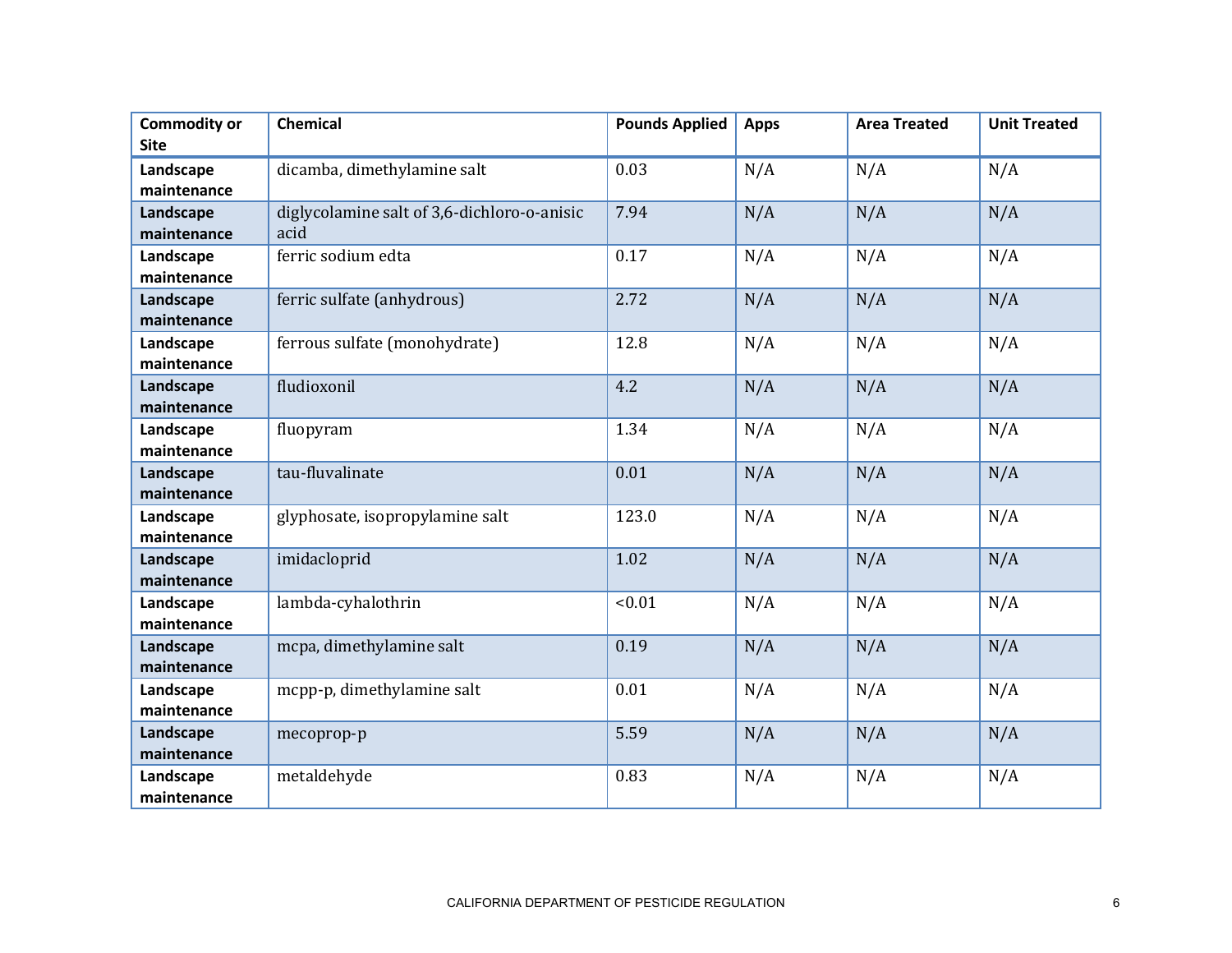| <b>Commodity or</b>      | <b>Chemical</b>               | <b>Pounds Applied</b> | <b>Apps</b> | <b>Area Treated</b> | <b>Unit Treated</b> |
|--------------------------|-------------------------------|-----------------------|-------------|---------------------|---------------------|
| <b>Site</b>              |                               |                       |             |                     |                     |
| Landscape                | msma                          | 0.03                  | N/A         | N/A                 | N/A                 |
| maintenance              |                               |                       |             |                     |                     |
| Landscape                | oryzalin                      | 15.16                 | N/A         | N/A                 | N/A                 |
| maintenance              |                               |                       |             |                     |                     |
| Landscape                | pcnb                          | 62.98                 | N/A         | N/A                 | N/A                 |
| maintenance              |                               |                       |             |                     |                     |
| Landscape                | penoxsulam                    | 0.06                  | N/A         | N/A                 | N/A                 |
| maintenance              |                               |                       |             |                     |                     |
| Landscape                | penthiopyrad                  | 2.06                  | N/A         | N/A                 | N/A                 |
| maintenance              |                               |                       |             |                     |                     |
| Landscape                | phenothrin                    | < 0.01                | N/A         | N/A                 | N/A                 |
| maintenance              |                               |                       |             |                     |                     |
| Landscape                | prallethrin                   | 0.01                  | N/A         | N/A                 | N/A                 |
| maintenance              |                               |                       |             |                     |                     |
| Landscape                | propiconazole                 | 16.45                 | N/A         | N/A                 | N/A                 |
| maintenance              |                               |                       |             |                     |                     |
| Landscape                | quinclorac                    | 0.03                  | N/A         | N/A                 | N/A                 |
| maintenance              |                               |                       |             |                     |                     |
| Landscape                | tebuconazole                  | 0.13                  | N/A         | N/A                 | N/A                 |
| maintenance              |                               |                       |             |                     |                     |
| Landscape<br>maintenance | tetramethrin                  | < 0.01                | N/A         | N/A                 | N/A                 |
|                          | thiamethoxam                  | 1.6                   |             |                     |                     |
| Landscape<br>maintenance |                               |                       | N/A         | N/A                 | N/A                 |
| Landscape                | triclopyr, butoxyethyl ester  | 25.63                 | N/A         | N/A                 | N/A                 |
| maintenance              |                               |                       |             |                     |                     |
| Landscape                | triclopyr, triethylamine salt | 0.02                  | N/A         | N/A                 | N/A                 |
| maintenance              |                               |                       |             |                     |                     |
| Landscape                | zinc phosphide                | 0.04                  | N/A         | N/A                 | N/A                 |
| maintenance              |                               |                       |             |                     |                     |
| <b>Leek</b>              | copper octanoate              | 0.31                  | 3           | 0.21                | $\boldsymbol{A}$    |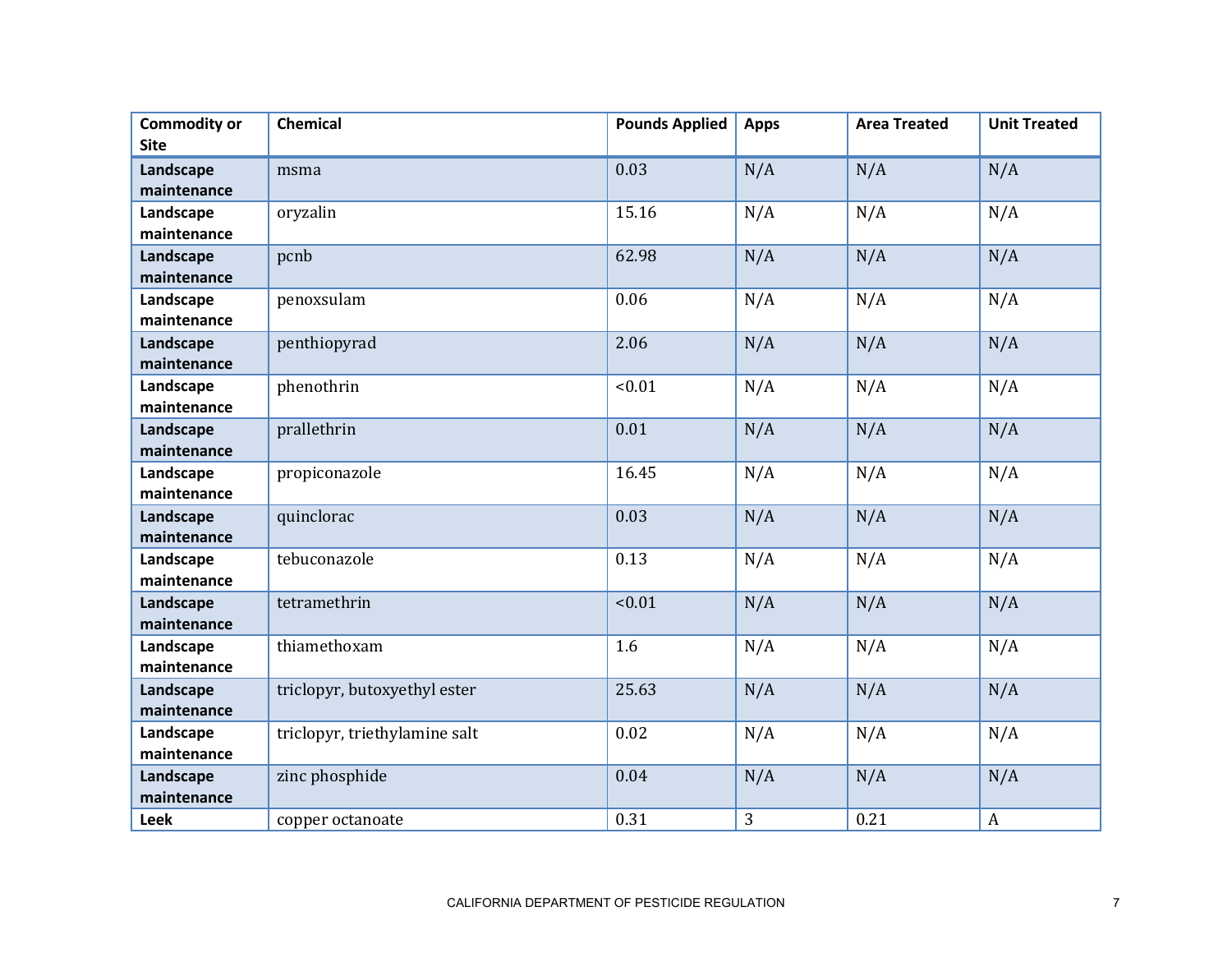| <b>Commodity or</b><br><b>Site</b> | Chemical                                                            | <b>Pounds Applied</b> | <b>Apps</b>    | <b>Area Treated</b> | <b>Unit Treated</b> |
|------------------------------------|---------------------------------------------------------------------|-----------------------|----------------|---------------------|---------------------|
| Lettuce, leaf                      | azadirachtin                                                        | < 0.01                | $\mathbf{1}$   | 0.14                | $\boldsymbol{A}$    |
| Lettuce, leaf                      | spinosad                                                            | 0.02                  | $\mathbf{1}$   | 0.21                | $\mathbf{A}$        |
| <b>N-grnhs flower</b>              | abamectin                                                           | 0.02                  | $\overline{2}$ | 4.25                | $\overline{A}$      |
| <b>N-grnhs flower</b>              | acephate                                                            | 2.7                   | $\mathbf{1}$   | 0.5                 | $\mathbf{A}$        |
| <b>N-grnhs flower</b>              | azoxystrobin                                                        | 1.5                   | 5              | 12.5                | $\overline{A}$      |
| N-grnhs flower                     | bacillus thuringiensis (berliner), subsp.<br>kurstaki, strain sa-11 | 2.48                  | 37             | 33.0                | $\boldsymbol{A}$    |
| <b>N-grnhs flower</b>              | boscalid                                                            | 2.01                  | 21             | 31.5                | $\mathbf{A}$        |
| <b>N-grnhs flower</b>              | chlorothalonil                                                      | 561.05                | 187            | 399.25              | $\boldsymbol{A}$    |
| <b>N-grnhs flower</b>              | cyprodinil                                                          | 14.58                 | 111            | 154.75              | $\overline{A}$      |
| N-grnhs flower                     | diuron                                                              | 5.25                  | 8              | 5.25                | $\boldsymbol{A}$    |
| <b>N-grnhs flower</b>              | fenhexamid                                                          | 230.53                | 386            | 615.0               | $\overline{A}$      |
| N-grnhs flower                     | fludioxonil                                                         | 19.14                 | 143            | 230.5               | $\mathbf{A}$        |
| <b>N-grnhs flower</b>              | fluopyram                                                           | 2.73                  | 14             | 25.75               | $\boldsymbol{A}$    |
| N-grnhs flower                     | fosetyl-al                                                          | 0.65                  | $\mathbf{1}$   | 1.0                 | $\overline{A}$      |
| <b>N-grnhs flower</b>              | glyphosate, potassium salt                                          | 21.56                 | $\overline{1}$ | 17.0                | $\overline{A}$      |
| N-grnhs flower                     | hexythiazox                                                         | 0.53                  | 2              | 4.25                | $\boldsymbol{A}$    |
| N-grnhs flower                     | hydrogen peroxide                                                   | 0.46                  | $\overline{2}$ | 0.75                | $\overline{A}$      |
| N-grnhs flower                     | iprodione                                                           | 293.59                | 337            | 595.75              | $\mathbf{A}$        |
| N-grnhs flower                     | linuron                                                             | 4.55                  | 25             | 29.0                | $\boldsymbol{A}$    |
| N-grnhs flower                     | mefenoxam                                                           | 0.02                  | $\mathbf{1}$   | 1.0                 | $\boldsymbol{A}$    |
| <b>N-grnhs flower</b>              | mefenoxam, other related                                            | < 0.01                | $\overline{1}$ | 1.0                 | $\overline{A}$      |
| N-grnhs flower                     | myclobutanil                                                        | 0.44                  | 8              | 4.25                | $\overline{A}$      |
| N-grnhs flower                     | pymetrozine                                                         | 17.24                 | 132            | 211.0               | $\boldsymbol{A}$    |
| N-grnhs flower                     | pyraclostrobin                                                      | 3.95                  | 21             | 31.5                | $\overline{A}$      |
| <b>N-grnhs flower</b>              | pyrimethanil                                                        | 8.17                  | 14             | 25.75               | $\overline{A}$      |
| N-grnhs flower                     | reynoutria sachalinensis                                            | 1.63                  | 10             | 14.75               | $\boldsymbol{A}$    |
| <b>N-grnhs flower</b>              | spinosad                                                            | 1.65                  | 37             | 51.25               | $\overline{A}$      |
| N-grnhs flower                     | triadimefon                                                         | 11.03                 | 47             | 88.25               | $\boldsymbol{A}$    |
| N-grnhs flower                     | trifloxystrobin                                                     | 4.49                  | 43             | 62.5                | $\boldsymbol{A}$    |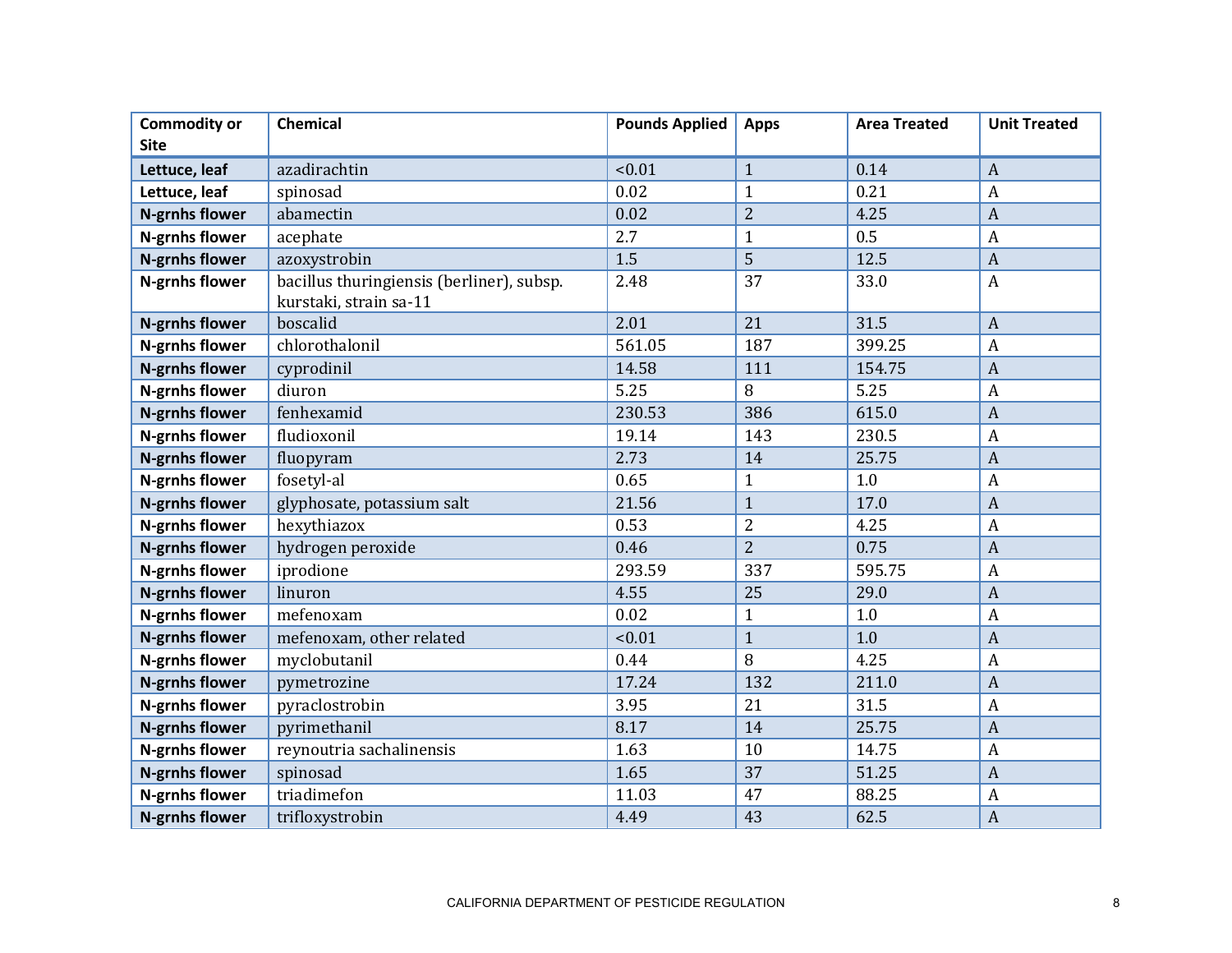| <b>Commodity or</b><br><b>Site</b>     | <b>Chemical</b>                                                                                         | <b>Pounds Applied</b> | <b>Apps</b>    | <b>Area Treated</b> | <b>Unit Treated</b> |
|----------------------------------------|---------------------------------------------------------------------------------------------------------|-----------------------|----------------|---------------------|---------------------|
| N-grnhs plants<br>in containers        | acetamiprid                                                                                             | 0.02                  | $\mathbf{1}$   | 2,400.0             | S                   |
| <b>N-grnhs plants</b><br>in containers | chlorothalonil                                                                                          | 14.69                 | 10             | 331,400.0           | S                   |
| N-grnhs plants<br>in containers        | dinotefuran                                                                                             | 0.59                  | $\overline{4}$ | 33,600.0            | S                   |
| N-grnhs plants<br>in containers        | metaldehyde                                                                                             | 0.7                   | $\overline{2}$ | 100,800.0           | S                   |
| N-grnhs plants<br>in containers        | thiophanate-methyl                                                                                      | 4.79                  | $\overline{7}$ | 231,200.0           | S                   |
| N-grnhs<br>transplants                 | alpha-pinene beta-pinene copolymer                                                                      | 0.08                  | $\mathbf{1}$   | 2,000.0             | S                   |
| N-grnhs<br>transplants                 | n,n-bis-(2-omega-<br>hydroxypoly(oxyethylene)ethyl)alkylamine,<br>alkyl derived from tallow fatty acids | < 0.01                | $\mathbf{1}$   | 2,000.0             | S                   |
| N-grnhs<br>transplants                 | butyl alcohol                                                                                           | 0.1                   | $\overline{2}$ | 80,000.0            | S                   |
| N-grnhs<br>transplants                 | chlorothalonil                                                                                          | 0.9                   | $\mathbf{1}$   | 24,000.0            | S                   |
| N-grnhs<br>transplants                 | copper hydroxide                                                                                        | 4.32                  | 3              | 48,000.0            | S                   |
| N-grnhs<br>transplants                 | dimethylpolysiloxane                                                                                    | < 0.01                | $\overline{2}$ | 80,000.0            | S                   |
| N-grnhs<br>transplants                 | glyphosate, isopropylamine salt                                                                         | 1.12                  | $\overline{7}$ | 29,000.0            | S                   |
| N-grnhs<br>transplants                 | iba                                                                                                     | 0.01                  | 3              | 6,000.0             | S                   |
| N-grnhs<br>transplants                 | imidacloprid                                                                                            | 0.13                  | $\mathbf{1}$   | 16,000.0            | S                   |
| N-grnhs<br>transplants                 | mefenoxam                                                                                               | 0.24                  | $\mathbf{1}$   | 12,000.0            | S                   |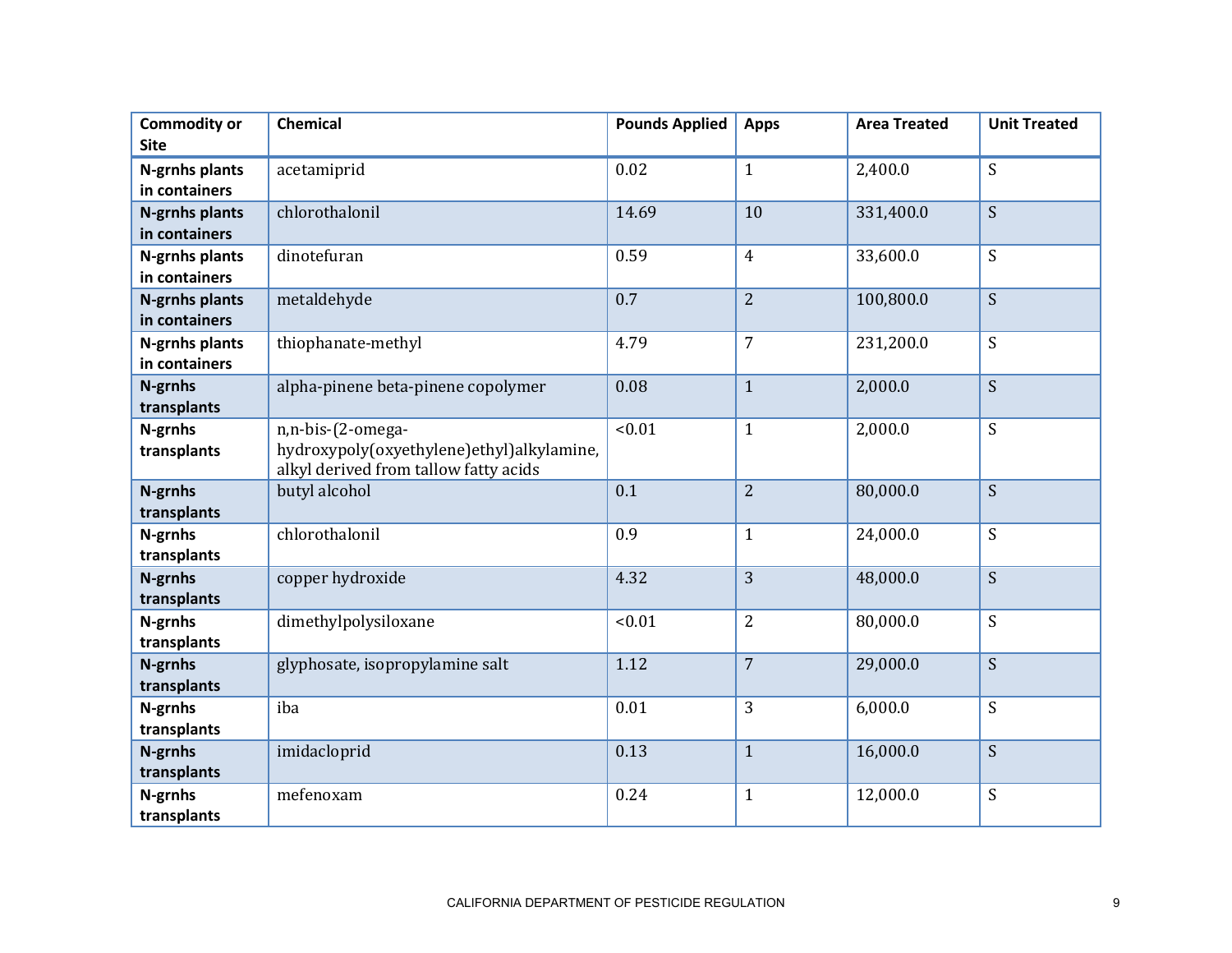| <b>Commodity or</b>    | Chemical                                  | <b>Pounds Applied</b> | <b>Apps</b>    | <b>Area Treated</b> | <b>Unit Treated</b> |
|------------------------|-------------------------------------------|-----------------------|----------------|---------------------|---------------------|
| <b>Site</b>            |                                           |                       |                |                     |                     |
| N-grnhs                | mefenoxam, other related                  | 0.01                  | $\mathbf{1}$   | 12,000.0            | $\boldsymbol{S}$    |
| transplants            |                                           |                       |                |                     |                     |
| N-grnhs                | mineral oil                               | 0.02                  | $\mathbf{1}$   | 2,000.0             | S                   |
| transplants            |                                           |                       |                |                     |                     |
| N-grnhs                | alpha-(para-nonylphenyl)-omega-           | 0.83                  | $\overline{2}$ | 80,000.0            | S                   |
| transplants            | hydroxypoly(oxyethylene)                  |                       |                |                     |                     |
| N-grnhs                | oxyfluorfen                               | 0.03                  | $\mathbf{1}$   | 5,000.0             | S                   |
| transplants            |                                           |                       |                |                     |                     |
| N-grnhs                | piperonyl butoxide                        | 0.7                   | 5              | 18,000.0            | S                   |
| transplants            |                                           |                       |                |                     |                     |
| N-grnhs                | pyrethrins                                | 0.07                  | 5              | 18,000.0            | S                   |
| transplants            |                                           |                       |                |                     |                     |
| N-grnhs<br>transplants | sodium carbonate peroxyhydrate            | 2.72                  | $\overline{2}$ | 6,000.0             | S                   |
|                        | tall oil fatty acids                      | < 0.01                | $\mathbf{1}$   | 2,000.0             | S                   |
| N-grnhs<br>transplants |                                           |                       |                |                     |                     |
| <b>N-outdr flower</b>  | abamectin                                 | 0.02                  | $\overline{4}$ | 5.0                 | $\overline{A}$      |
| N-outdr flower         | bacillus thuringiensis (berliner), subsp. | 1.69                  | 7              | 22.5                | $\boldsymbol{A}$    |
|                        | kurstaki, strain sa-11                    |                       |                |                     |                     |
| <b>N-outdr flower</b>  | boscalid                                  | 5.25                  | 3              | 15.0                | $\overline{A}$      |
| N-outdr flower         | captan                                    | 214.96                | 40             | 49,360.0            | $\mathbf U$         |
| <b>N-outdr flower</b>  | chlorothalonil                            | 70.74                 | 12             | 58.0                | $\overline{A}$      |
| N-outdr flower         | daminozide                                | 2.55                  | $\overline{2}$ | 3.0                 | $\boldsymbol{A}$    |
| <b>N-outdr flower</b>  | diuron                                    | 7.01                  | 3              | 7.0                 | $\overline{A}$      |
| N-outdr flower         | fenhexamid                                | 0.19                  | $\mathbf{1}$   | 0.5                 | $\boldsymbol{A}$    |
| <b>N-outdr flower</b>  | fludioxonil                               | 5.5                   | 9              | 44.0                | $\overline{A}$      |
| N-outdr flower         | glyphosate, potassium salt                | 12.68                 | $\overline{4}$ | 10.0                | $\boldsymbol{A}$    |
| <b>N-outdr flower</b>  | hexythiazox                               | 0.44                  | $\overline{2}$ | 3.5                 | $\overline{A}$      |
| N-outdr flower         | iprodione                                 | 2.23                  | 3              | 4.5                 | $\overline{A}$      |
| <b>N-outdr flower</b>  | iprodione                                 | 105.43                | 40             | 49,360.0            | $\mathbf{U}$        |
| N-outdr flower         | myclobutanil                              | 0.24                  | 3              | 4.0                 | $\boldsymbol{A}$    |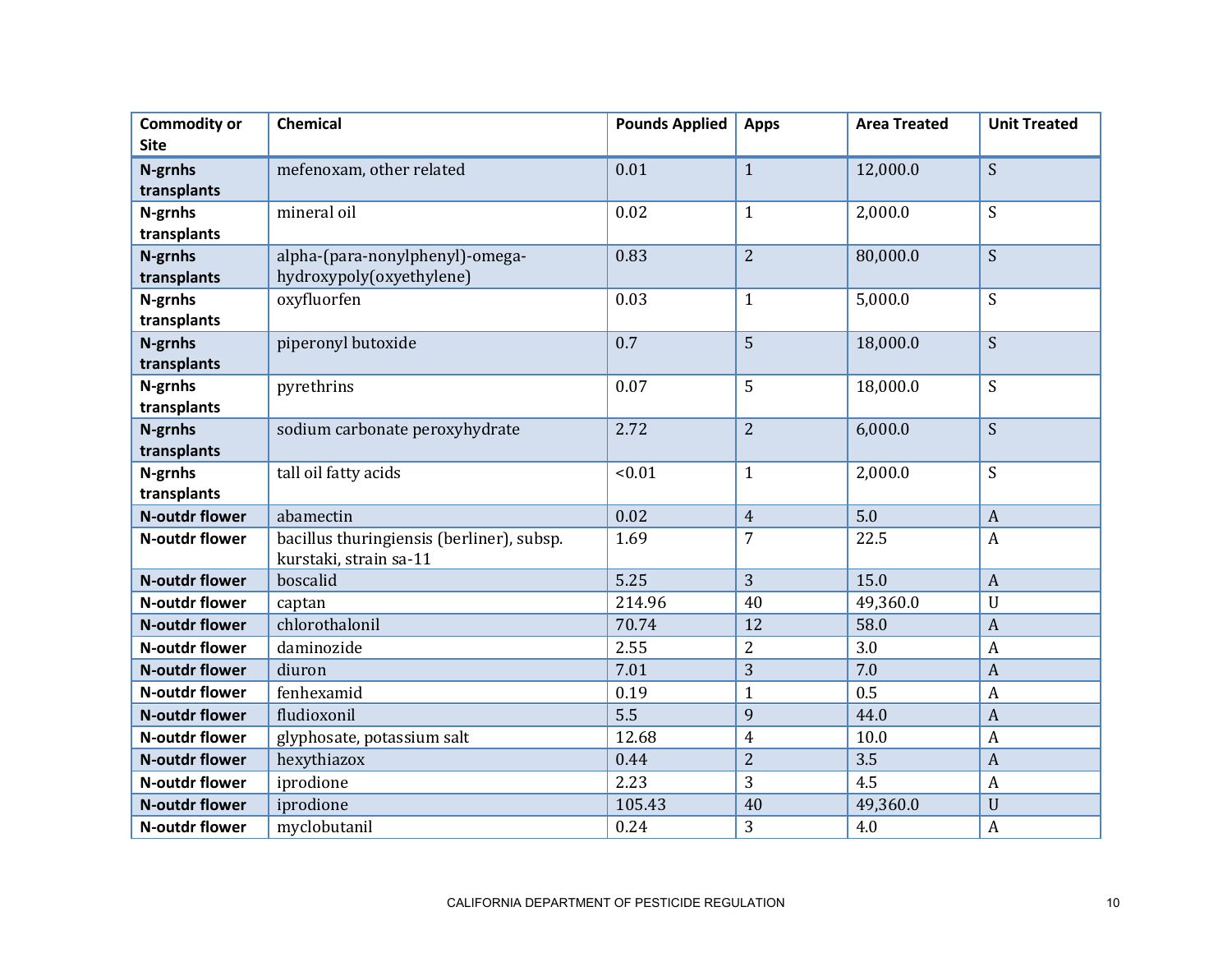| <b>Commodity or</b>   | Chemical                                  | <b>Pounds Applied</b> | <b>Apps</b>    | <b>Area Treated</b> | <b>Unit Treated</b> |
|-----------------------|-------------------------------------------|-----------------------|----------------|---------------------|---------------------|
| <b>Site</b>           |                                           |                       |                |                     |                     |
| <b>N-outdr flower</b> | pymetrozine                               | 0.31                  | $\mathbf{1}$   | 4.0                 | $\boldsymbol{A}$    |
| N-outdr flower        | pyraclostrobin                            | 68.8                  | 40             | 49,360.0            | U                   |
| N-outdr flower        | triadimefon                               | 0.13                  | $\mathbf{1}$   | 1.0                 | $\overline{A}$      |
| N-outdr flower        | trifloxystrobin                           | 0.46                  | 4              | 4.5                 | A                   |
| Onion, dry            | bacillus pumilus, strain qst 2808         | 0.05                  | $\overline{2}$ | 0.42                | $\boldsymbol{A}$    |
| Onion, dry            | copper octanoate                          | 0.63                  | $\overline{2}$ | 0.42                | A                   |
| Onion, dry            | hydrogen peroxide                         | 0.23                  | $\mathbf{1}$   | 0.21                | $\boldsymbol{A}$    |
| Peach                 | lime-sulfur                               | 30.79                 | $\mathbf{1}$   | 3.0                 | A                   |
| Peas                  | azadirachtin                              | < 0.01                | $\mathbf{1}$   | 0.07                | $\overline{A}$      |
| Peas                  | bacillus pumilus, strain qst 2808         | 0.07                  | 5              | 0.63                | A                   |
| Peas                  | copper octanoate                          | 0.31                  | $\mathbf{1}$   | 0.21                | $\overline{A}$      |
| Peas                  | hydrogen peroxide                         | 0.15                  | $\mathbf{1}$   | 0.14                | A                   |
| Pepper, fruiting      | azadirachtin                              | < 0.01                | $\mathbf{1}$   | 0.07                | $\boldsymbol{A}$    |
| Pepper, fruiting      | clarified hydrophobic extract of neem oil | 0.12                  | $\overline{2}$ | 0.14                | $\boldsymbol{A}$    |
| Pepper, fruiting      | pyrethrins                                | < 0.01                | $\mathbf{1}$   | 0.07                | $\boldsymbol{A}$    |
| Pepper, fruiting      | spinosad                                  | 0.01                  | $\mathbf{1}$   | 0.07                | $\boldsymbol{A}$    |
| <b>Rights of way</b>  | aminocyclopyrachlor, potassium salt       | 0.68                  | N/A            | N/A                 | N/A                 |
| <b>Rights of way</b>  | aminopyralid, triisopropanolamine salt    | 7.36                  | N/A            | N/A                 | N/A                 |
| <b>Rights of way</b>  | benzoic acid                              | 0.28                  | N/A            | N/A                 | N/A                 |
| <b>Rights of way</b>  | borax                                     | 3,620.34              | N/A            | N/A                 | N/A                 |
| <b>Rights of way</b>  | butyl alcohol                             | 0.01                  | N/A            | N/A                 | N/A                 |
| <b>Rights of way</b>  | 5-chloro-2-methyl-4-isothiazolin-3-one    | 0.46                  | N/A            | N/A                 | N/A                 |
| <b>Rights of way</b>  | chlorsulfuron                             | 1.62                  | N/A            | N/A                 | N/A                 |
| <b>Rights of way</b>  | copper carbonate, basic                   | 10.92                 | N/A            | N/A                 | N/A                 |
| <b>Rights of way</b>  | copper hydroxide                          | 238.35                | N/A            | N/A                 | N/A                 |
| <b>Rights of way</b>  | diethylene glycol                         | 3.45                  | N/A            | N/A                 | N/A                 |
| <b>Rights of way</b>  | dimethyl alkyl tertiary amines            | 0.31                  | N/A            | N/A                 | N/A                 |
| <b>Rights of way</b>  | dimethylpolysiloxane                      | 0.08                  | N/A            | N/A                 | N/A                 |
| <b>Rights of way</b>  | dithiopyr                                 | 1.5                   | N/A            | N/A                 | N/A                 |
| <b>Rights of way</b>  | diuron                                    | 8.68                  | N/A            | N/A                 | N/A                 |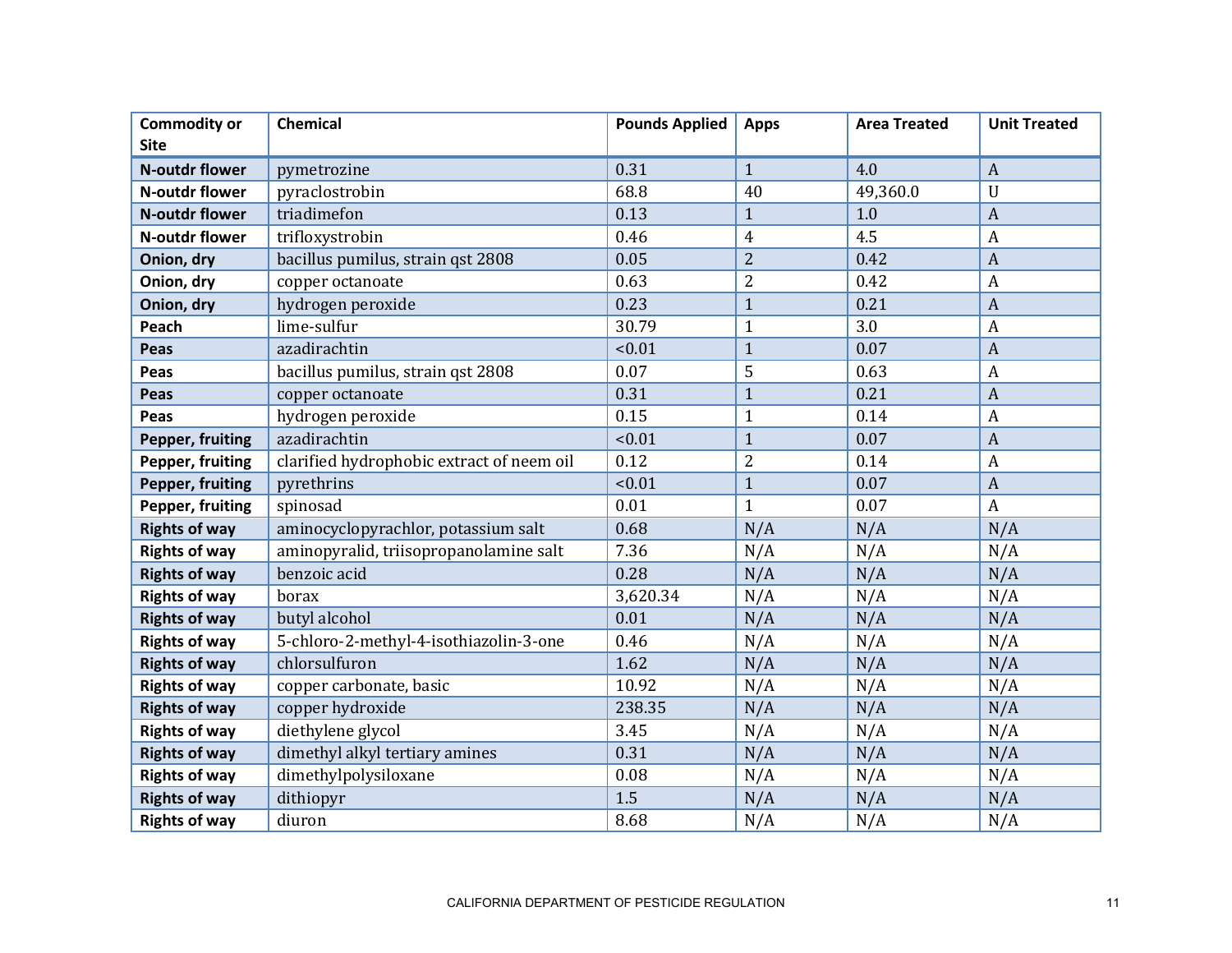| <b>Commodity or</b>  | Chemical                                                                               | <b>Pounds Applied</b> | <b>Apps</b> | <b>Area Treated</b> | <b>Unit Treated</b> |
|----------------------|----------------------------------------------------------------------------------------|-----------------------|-------------|---------------------|---------------------|
| <b>Site</b>          |                                                                                        |                       |             |                     |                     |
| <b>Rights of way</b> | fatty acids, mixed                                                                     | 6.14                  | N/A         | N/A                 | N/A                 |
| <b>Rights of way</b> | flumioxazin                                                                            | 0.26                  | N/A         | N/A                 | N/A                 |
| <b>Rights of way</b> | foramsulfuron                                                                          | 0.05                  | N/A         | N/A                 | N/A                 |
| <b>Rights of way</b> | glufosinate-ammonium                                                                   | 5.78                  | N/A         | N/A                 | N/A                 |
| <b>Rights of way</b> | glyphosate, dimethylamine salt                                                         | 41.93                 | N/A         | N/A                 | N/A                 |
| <b>Rights of way</b> | glyphosate, isopropylamine salt                                                        | 109.32                | N/A         | N/A                 | N/A                 |
| <b>Rights of way</b> | glyphosate, potassium salt                                                             | 19.52                 | N/A         | N/A                 | N/A                 |
| <b>Rights of way</b> | imazapyr, isopropylamine salt                                                          | 24.24                 | N/A         | N/A                 | N/A                 |
| <b>Rights of way</b> | indaziflam                                                                             | 2.38                  | N/A         | N/A                 | N/A                 |
| <b>Rights of way</b> | iodosulfuron-methyl-sodium                                                             | < 0.01                | N/A         | N/A                 | N/A                 |
| <b>Rights of way</b> | isopropylamine dodecylbenzene sulfonate                                                | 0.05                  | N/A         | N/A                 | N/A                 |
| <b>Rights of way</b> | lecithin                                                                               | 2.03                  | N/A         | N/A                 | N/A                 |
| <b>Rights of way</b> | metam-sodium                                                                           | 4,553.65              | N/A         | N/A                 | N/A                 |
| <b>Rights of way</b> | methylated soybean oil                                                                 | 181.92                | N/A         | N/A                 | N/A                 |
| <b>Rights of way</b> | 2-methyl-4-isothiazolin-3-one                                                          | 0.16                  | N/A         | N/A                 | N/A                 |
| <b>Rights of way</b> | mineral oil                                                                            | 0.55                  | N/A         | N/A                 | N/A                 |
| <b>Rights of way</b> | alpha-(para-nonylphenyl)-omega-<br>hydroxypoly(oxyethylene)                            | 33.84                 | N/A         | N/A                 | N/A                 |
| <b>Rights of way</b> | alpha-(para-nonylphenyl)-omega-<br>hydroxypoly (oxyethylene) sulfate,<br>ammonium salt | < 0.01                | N/A         | N/A                 | N/A                 |
| <b>Rights of way</b> | petroleum oil, paraffin based                                                          | 7.89                  | N/A         | N/A                 | N/A                 |
| <b>Rights of way</b> | polyoxyethylene sorbitan mixed fatty acid<br>esters                                    | 0.08                  | N/A         | N/A                 | N/A                 |
| <b>Rights of way</b> | polyoxyethylene sorbitan monooleate                                                    | 0.18                  | N/A         | N/A                 | N/A                 |
| <b>Rights of way</b> | polyoxyethylene sorbitan trioleate                                                     | 1.19                  | N/A         | N/A                 | N/A                 |
| <b>Rights of way</b> | rimsulfuron                                                                            | 0.81                  | N/A         | N/A                 | N/A                 |
| <b>Rights of way</b> | sorbitan fatty acid esters                                                             | 0.02                  | N/A         | N/A                 | N/A                 |
| <b>Rights of way</b> | soybean oil                                                                            | 9.52                  | N/A         | N/A                 | N/A                 |
| <b>Rights of way</b> | sulfentrazone                                                                          | 5.53                  | N/A         | N/A                 | N/A                 |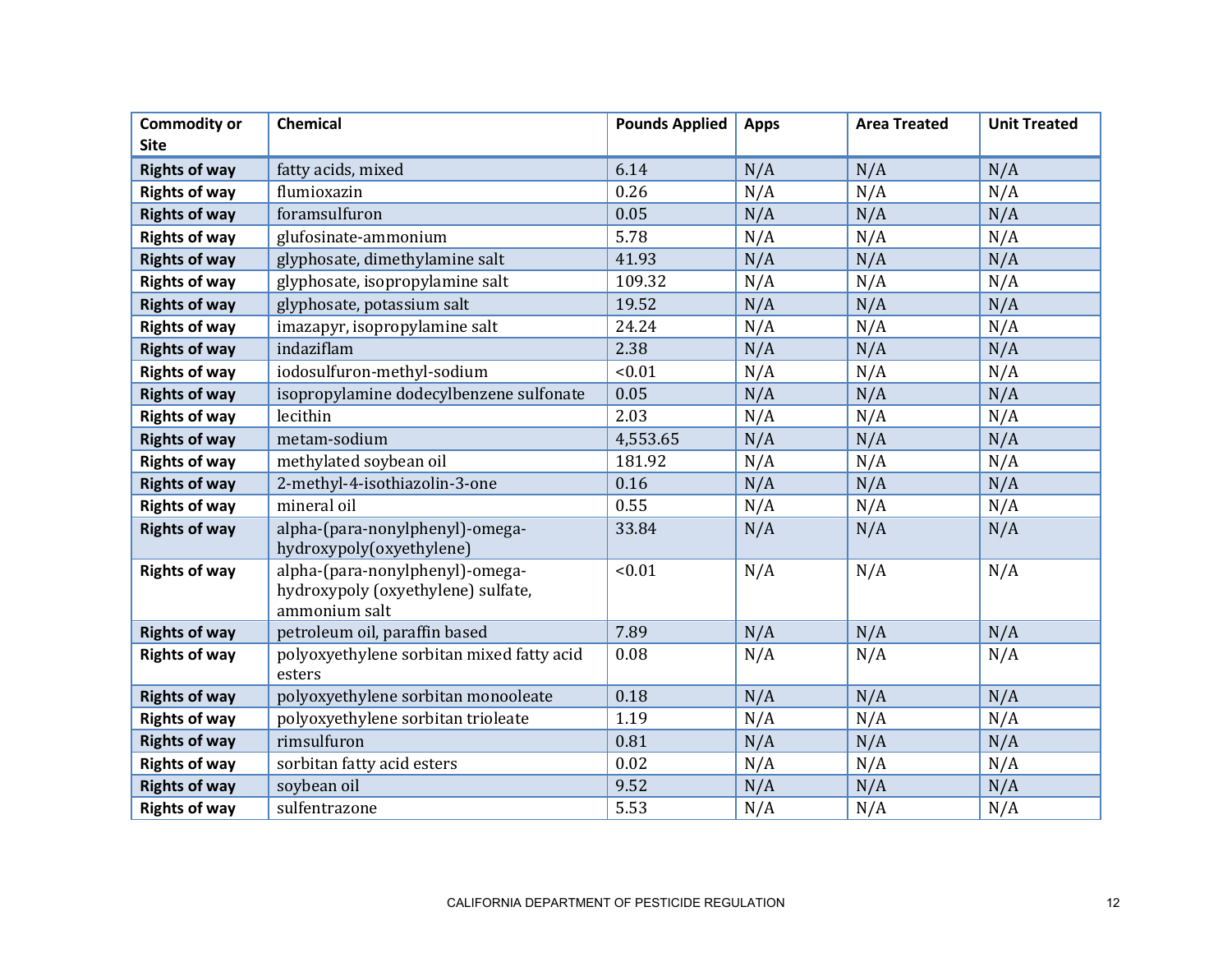| <b>Commodity or</b>               | <b>Chemical</b>                                                    | <b>Pounds Applied</b> | <b>Apps</b>    | <b>Area Treated</b> | <b>Unit Treated</b> |
|-----------------------------------|--------------------------------------------------------------------|-----------------------|----------------|---------------------|---------------------|
| <b>Site</b>                       |                                                                    |                       |                |                     |                     |
| <b>Rights of way</b>              | sulfometuron-methyl                                                | 1.83                  | N/A            | N/A                 | N/A                 |
| <b>Rights of way</b>              | tebuthiuron                                                        | 2.89                  | N/A            | N/A                 | N/A                 |
| <b>Rights of way</b>              | thiencarbazone-methyl                                              | 0.02                  | N/A            | N/A                 | N/A                 |
| <b>Rights of way</b>              | triclopyr, butoxyethyl ester                                       | 1.99                  | N/A            | N/A                 | N/A                 |
| <b>Rights of way</b>              | triclopyr, triethylamine salt                                      | 32.88                 | N/A            | N/A                 | N/A                 |
| <b>Rights of way</b>              | alpha-undecyl-omega-<br>hydroxypoly(oxyethylene)                   | 10.0                  | N/A            | N/A                 | N/A                 |
| Squash, summer                    | sulfur                                                             | 2.2                   | $\overline{2}$ | 0.28                | $\mathbf{A}$        |
| <b>Strawberry</b>                 | spinosad                                                           | 0.09                  | 3              | 0.99                | $\boldsymbol{A}$    |
| <b>Structural pest</b><br>control | abamectin                                                          | < 0.01                | N/A            | N/A                 | N/A                 |
| <b>Structural pest</b><br>control | abamectin, other related                                           | < 0.01                | N/A            | N/A                 | N/A                 |
| <b>Structural pest</b><br>control | acephate                                                           | 2.9                   | N/A            | N/A                 | N/A                 |
| <b>Structural pest</b><br>control | acetamiprid                                                        | 8.56                  | N/A            | N/A                 | N/A                 |
| <b>Structural pest</b><br>control | alkyl (50%c14, 40%c12, 10%c16)<br>dimethylbenzyl ammonium chloride | 0.01                  | N/A            | N/A                 | N/A                 |
| <b>Structural pest</b><br>control | d-trans allethrin                                                  | < 0.01                | N/A            | N/A                 | N/A                 |
| <b>Structural pest</b><br>control | bifenthrin                                                         | 205.66                | N/A            | N/A                 | N/A                 |
| <b>Structural pest</b><br>control | borax                                                              | 0.82                  | N/A            | N/A                 | N/A                 |
| <b>Structural pest</b><br>control | boric acid                                                         | 226.67                | N/A            | N/A                 | N/A                 |
| <b>Structural pest</b><br>control | brodifacoum                                                        | 0.15                  | N/A            | N/A                 | N/A                 |
| <b>Structural pest</b><br>control | bromadiolone                                                       | 0.55                  | N/A            | N/A                 | N/A                 |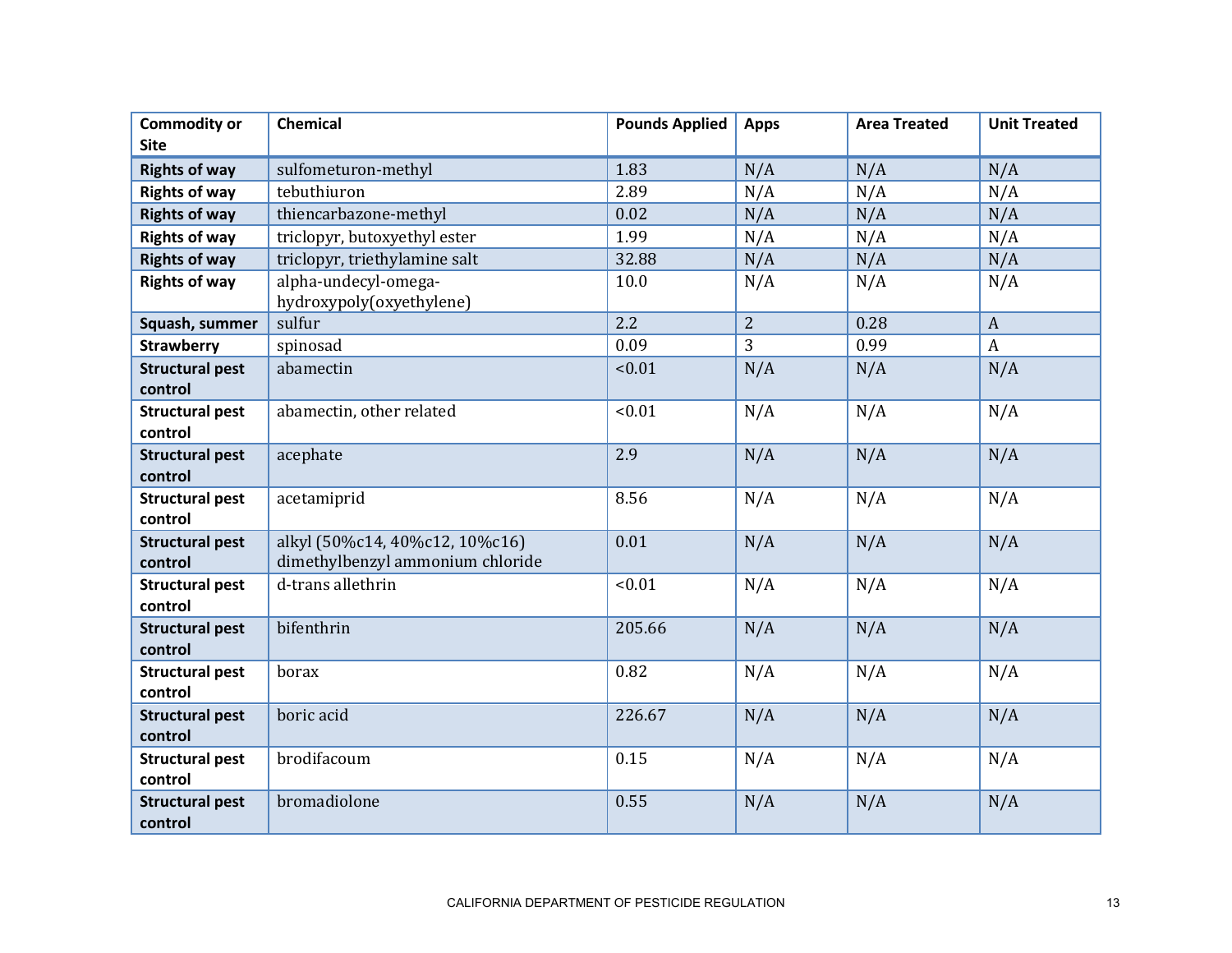| <b>Commodity or</b><br><b>Site</b> | <b>Chemical</b>                    | <b>Pounds Applied</b> | <b>Apps</b> | <b>Area Treated</b> | <b>Unit Treated</b> |
|------------------------------------|------------------------------------|-----------------------|-------------|---------------------|---------------------|
| <b>Structural pest</b><br>control  | chlorfenapyr                       | 21.46                 | N/A         | N/A                 | N/A                 |
| <b>Structural pest</b><br>control  | cholecalciferol                    | 0.22                  | N/A         | N/A                 | N/A                 |
| <b>Structural pest</b><br>control  | clothianidin                       | 0.01                  | N/A         | N/A                 | N/A                 |
| <b>Structural pest</b><br>control  | copper naphthenate                 | 0.31                  | N/A         | N/A                 | N/A                 |
| <b>Structural pest</b><br>control  | cyfluthrin                         | 18.16                 | N/A         | N/A                 | N/A                 |
| <b>Structural pest</b><br>control  | beta-cyfluthrin                    | 3.38                  | N/A         | N/A                 | N/A                 |
| <b>Structural pest</b><br>control  | cypermethrin                       | 5.99                  | N/A         | N/A                 | N/A                 |
| <b>Structural pest</b><br>control  | (s)-cypermethrin                   | < 0.01                | N/A         | N/A                 | N/A                 |
| <b>Structural pest</b><br>control  | deltamethrin                       | 3.27                  | N/A         | N/A                 | N/A                 |
| <b>Structural pest</b><br>control  | diatomaceous earth                 | 8.24                  | N/A         | N/A                 | N/A                 |
| <b>Structural pest</b><br>control  | didecyl dimethyl ammonium chloride | < 0.01                | N/A         | N/A                 | N/A                 |
| <b>Structural pest</b><br>control  | difethialone                       | 0.01                  | N/A         | N/A                 | N/A                 |
| <b>Structural pest</b><br>control  | diflubenzuron                      | < 0.01                | N/A         | N/A                 | N/A                 |
| <b>Structural pest</b><br>control  | dinotefuran                        | 15.97                 | N/A         | N/A                 | N/A                 |
| <b>Structural pest</b><br>control  | dioctyl dimethyl ammonium chloride | < 0.01                | N/A         | N/A                 | N/A                 |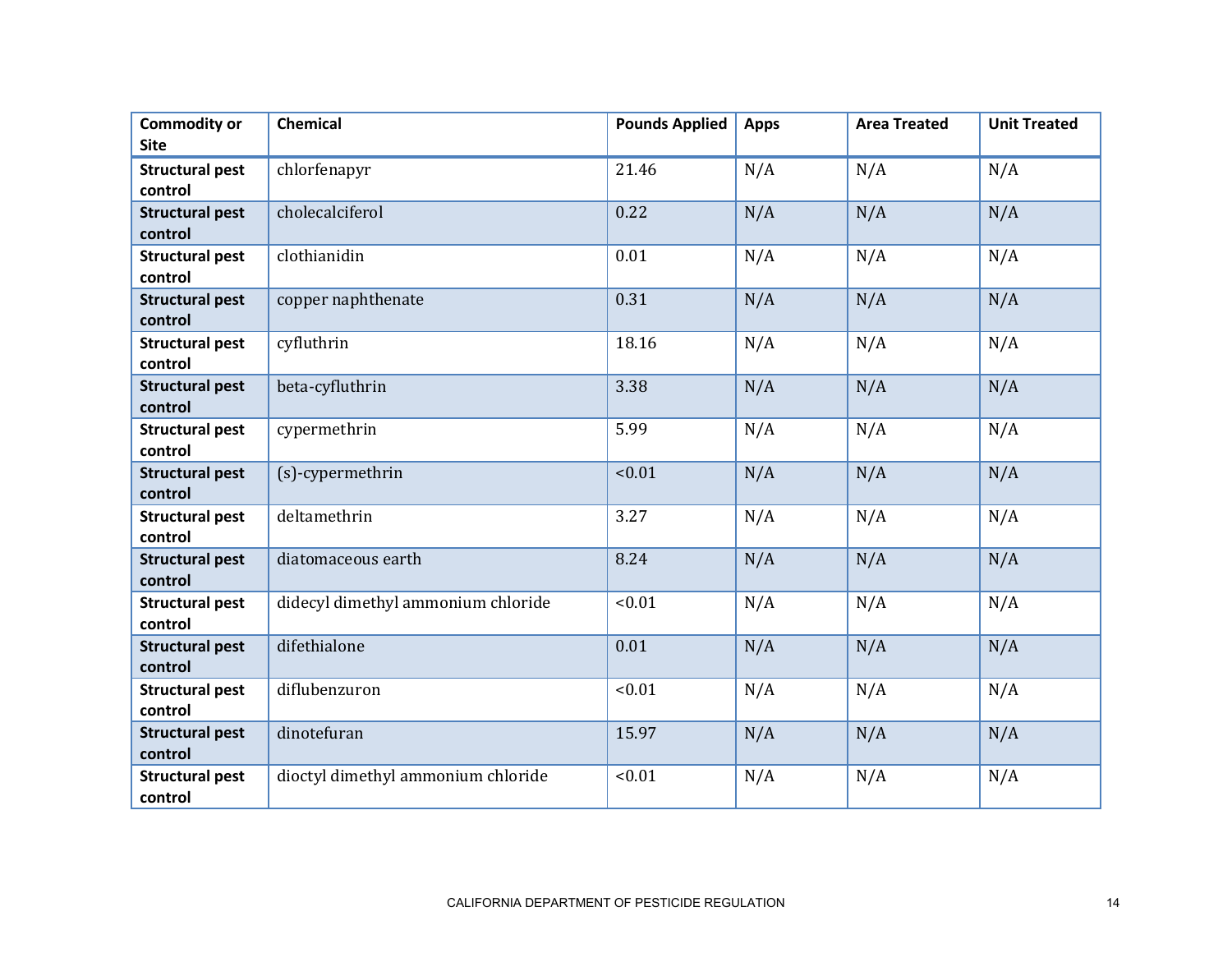| <b>Commodity or</b><br><b>Site</b> | <b>Chemical</b>                  | <b>Pounds Applied</b> | <b>Apps</b> | <b>Area Treated</b> | <b>Unit Treated</b> |
|------------------------------------|----------------------------------|-----------------------|-------------|---------------------|---------------------|
|                                    |                                  |                       |             |                     |                     |
| <b>Structural pest</b>             | diphacinone                      | < 0.01                | N/A         | N/A                 | N/A                 |
| control                            |                                  |                       |             |                     |                     |
| <b>Structural pest</b>             | disodium octaborate tetrahydrate | 1,470.72              | N/A         | N/A                 | N/A                 |
| control                            |                                  |                       |             |                     |                     |
| <b>Structural pest</b>             | endothall, dipotassium salt      | 0.08                  | N/A         | N/A                 | N/A                 |
| control                            |                                  |                       |             |                     |                     |
| <b>Structural pest</b>             | esfenvalerate                    | < 0.01                | N/A         | N/A                 | N/A                 |
| control                            |                                  |                       |             |                     |                     |
| <b>Structural pest</b>             | fipronil                         | 30.5                  | N/A         | N/A                 | N/A                 |
| control                            |                                  |                       |             |                     |                     |
| <b>Structural pest</b>             | glyphosate, isopropylamine salt  | 0.02                  | N/A         | N/A                 | N/A                 |
| control                            |                                  |                       |             |                     |                     |
|                                    |                                  | 3.18                  | N/A         |                     |                     |
| <b>Structural pest</b>             | hydroprene                       |                       |             | N/A                 | N/A                 |
| control                            |                                  |                       |             |                     |                     |
| <b>Structural pest</b>             | imidacloprid                     | 28.06                 | N/A         | N/A                 | N/A                 |
| control                            |                                  |                       |             |                     |                     |
| <b>Structural pest</b>             | indoxacarb                       | 1.11                  | N/A         | N/A                 | N/A                 |
| control                            |                                  |                       |             |                     |                     |
| <b>Structural pest</b>             | iron phosphate                   | 4.27                  | N/A         | N/A                 | N/A                 |
| control                            |                                  |                       |             |                     |                     |
| <b>Structural pest</b>             | lambda-cyhalothrin               | 9.95                  | N/A         | N/A                 | N/A                 |
| control                            |                                  |                       |             |                     |                     |
| <b>Structural pest</b>             | limonene                         | 58.5                  | N/A         | N/A                 | N/A                 |
| control                            |                                  |                       |             |                     |                     |
| <b>Structural pest</b>             | metaldehyde                      | 0.61                  | N/A         | N/A                 | N/A                 |
| control                            |                                  |                       |             |                     |                     |
| <b>Structural pest</b>             | s-methoprene                     | 0.01                  | N/A         | N/A                 | N/A                 |
| control                            |                                  |                       |             |                     |                     |
| <b>Structural pest</b>             | metofluthrin                     | < 0.01                | N/A         | N/A                 | N/A                 |
| control                            |                                  |                       |             |                     |                     |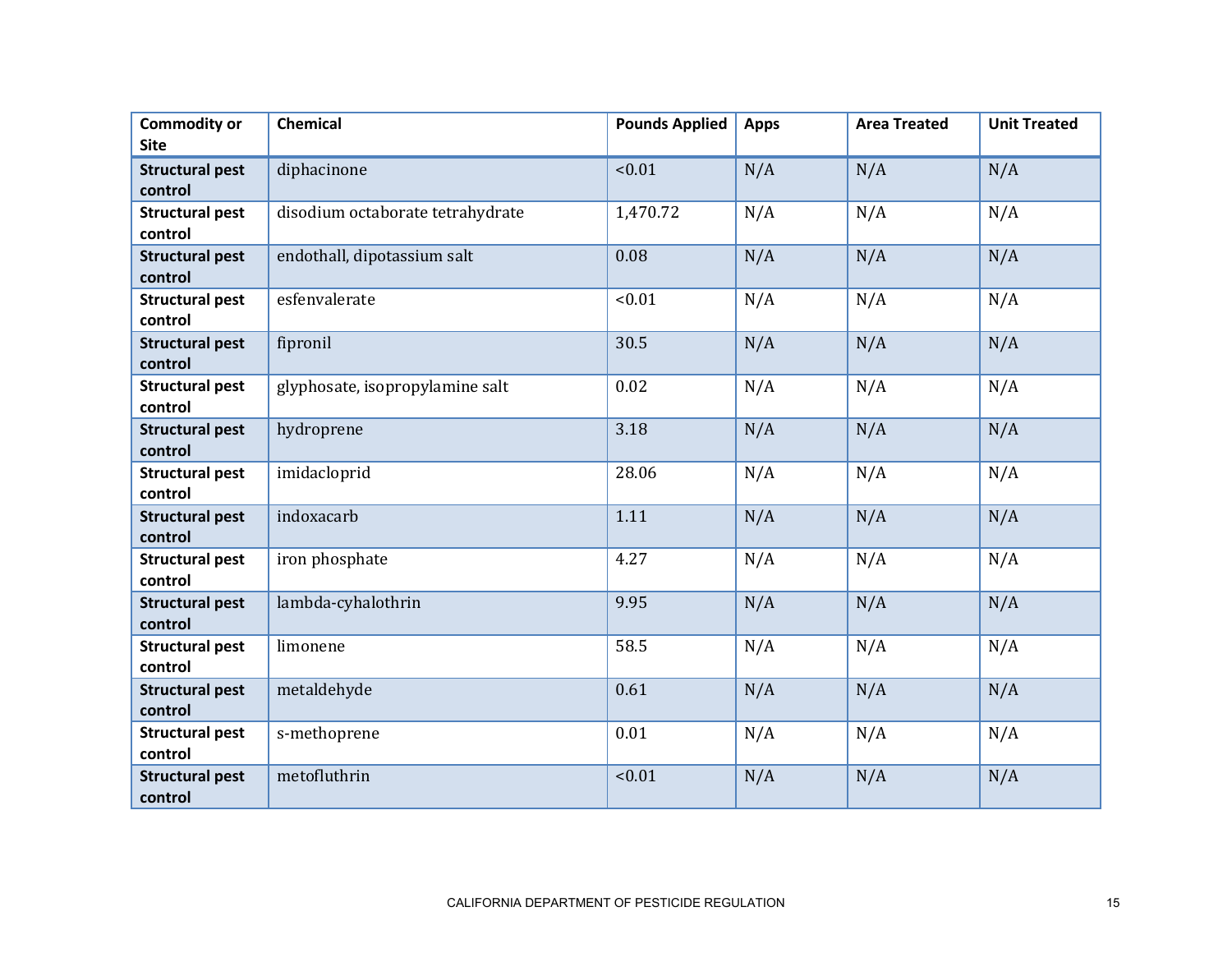| <b>Commodity or</b><br><b>Site</b> | <b>Chemical</b>                        | <b>Pounds Applied</b> | <b>Apps</b> | <b>Area Treated</b> | <b>Unit Treated</b> |
|------------------------------------|----------------------------------------|-----------------------|-------------|---------------------|---------------------|
| <b>Structural pest</b><br>control  | muscalure                              | < 0.01                | N/A         | N/A                 | N/A                 |
| <b>Structural pest</b><br>control  | novaluron                              | 0.95                  | N/A         | N/A                 | N/A                 |
| <b>Structural pest</b><br>control  | noviflumuron                           | 0.69                  | N/A         | N/A                 | N/A                 |
| <b>Structural pest</b><br>control  | n-octyl bicycloheptene dicarboximide   | 1.57                  | N/A         | N/A                 | N/A                 |
| <b>Structural pest</b><br>control  | octyl decyl dimethyl ammonium chloride | 0.01                  | N/A         | N/A                 | N/A                 |
| <b>Structural pest</b><br>control  | permethrin                             | 21.01                 | N/A         | N/A                 | N/A                 |
| <b>Structural pest</b><br>control  | phenothrin                             | 0.35                  | N/A         | N/A                 | N/A                 |
| <b>Structural pest</b><br>control  | phenylethyl propionate                 | 0.36                  | N/A         | N/A                 | N/A                 |
| <b>Structural pest</b><br>control  | piperonyl butoxide                     | 4.23                  | N/A         | N/A                 | N/A                 |
| <b>Structural pest</b><br>control  | piperonyl butoxide, other related      | 0.77                  | N/A         | N/A                 | N/A                 |
| <b>Structural pest</b><br>control  | prallethrin                            | 0.1                   | N/A         | N/A                 | N/A                 |
| <b>Structural pest</b><br>control  | pyrethrins                             | 0.65                  | N/A         | N/A                 | N/A                 |
| <b>Structural pest</b><br>control  | pyriproxyfen                           | 1.46                  | N/A         | N/A                 | N/A                 |
| <b>Structural pest</b><br>control  | silica aerogel                         | 15.84                 | N/A         | N/A                 | N/A                 |
| <b>Structural pest</b><br>control  | sodium decyl sulfate                   | 0.26                  | N/A         | N/A                 | N/A                 |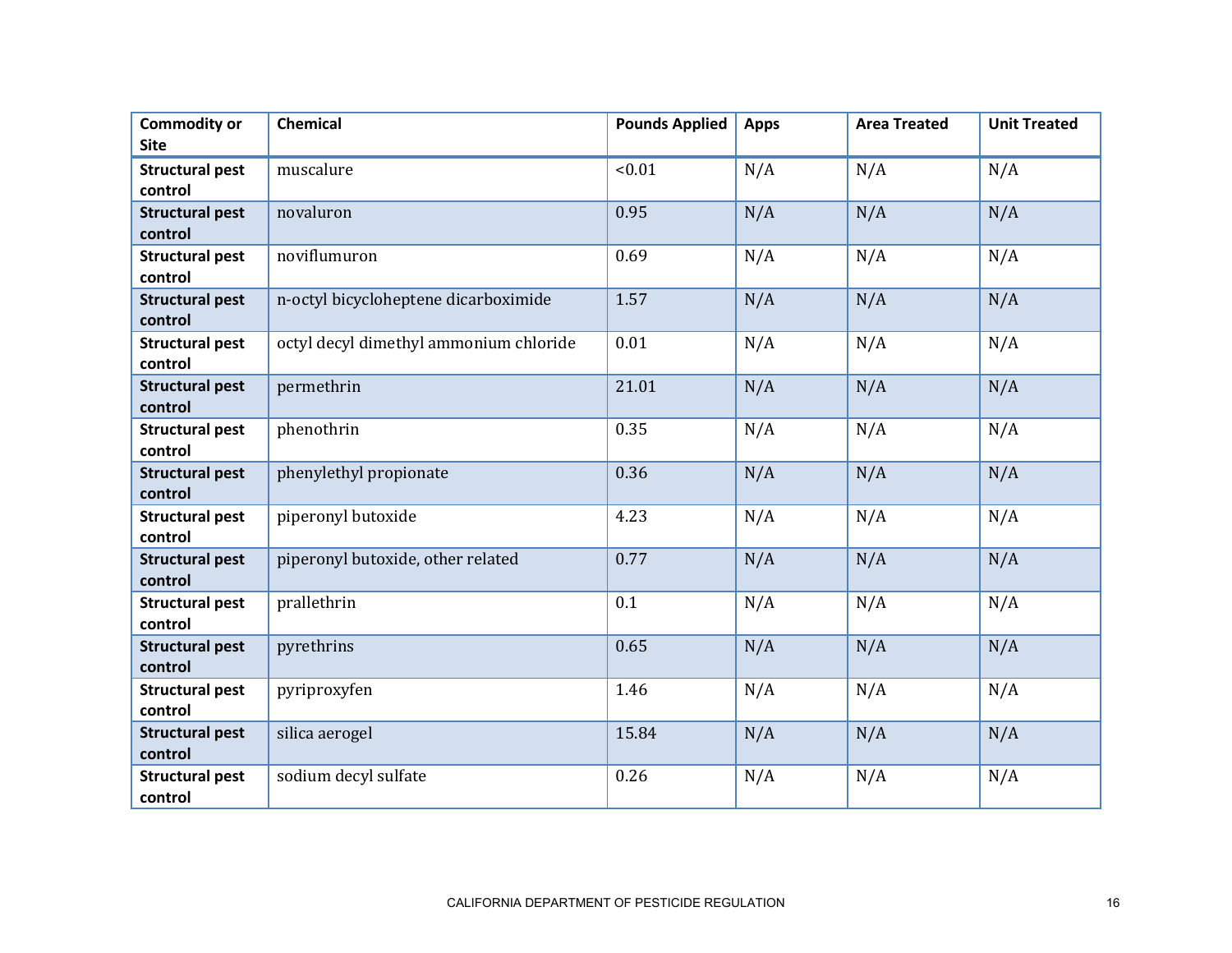| <b>Commodity or</b>               | Chemical                               | <b>Pounds Applied</b> | <b>Apps</b>    | <b>Area Treated</b> | <b>Unit Treated</b> |
|-----------------------------------|----------------------------------------|-----------------------|----------------|---------------------|---------------------|
| <b>Site</b>                       |                                        |                       |                |                     |                     |
| <b>Structural pest</b>            | sodium lauroampho acetate              | 0.19                  | N/A            | N/A                 | N/A                 |
| control                           |                                        |                       |                |                     |                     |
| <b>Structural pest</b>            | sodium lauryl sulfate                  | 0.13                  | N/A            | N/A                 | N/A                 |
| control                           |                                        |                       |                |                     |                     |
| <b>Structural pest</b>            | spinosad                               | < 0.01                | N/A            | N/A                 | N/A                 |
| control                           |                                        |                       |                |                     |                     |
| <b>Structural pest</b>            | sulfuryl fluoride                      | 132.24                | N/A            | N/A                 | N/A                 |
| control                           |                                        |                       |                |                     |                     |
| <b>Structural pest</b><br>control | tetramethrin                           | < 0.01                | N/A            | N/A                 | N/A                 |
| <b>Structural pest</b>            | thiamethoxam                           | 0.01                  | N/A            | N/A                 | N/A                 |
| control                           |                                        |                       |                |                     |                     |
| <b>Structural pest</b>            | thyme                                  | 0.45                  | N/A            | N/A                 | N/A                 |
| control                           |                                        |                       |                |                     |                     |
| <b>Tomato</b>                     | bacillus pumilus, strain qst 2808      | 0.07                  | 3              | 0.63                | $\boldsymbol{A}$    |
| <b>Tomato</b>                     | copper octanoate                       | 0.94                  | 3              | 0.63                | $\overline{A}$      |
| Turf/sod                          | clothianidin                           | 1.0                   | $\overline{1}$ | 2.0                 | $\boldsymbol{A}$    |
| Turf/sod                          | imidacloprid                           | 1.97                  | $\mathbf{1}$   | 2.0                 | $\overline{A}$      |
| Turf/sod                          | iprodione                              | 5.0                   | $\mathbf{1}$   | 2.0                 | $\boldsymbol{A}$    |
| Turf/sod                          | pcnb                                   | 31.49                 | 3              | 6.2                 | $\boldsymbol{A}$    |
| Turf/sod                          | tebuconazole                           | 3.6                   | $\mathbf{1}$   | 2.0                 | $\overline{A}$      |
| Turf/sod                          | thiophanate-methyl                     | 11.62                 | $\mathbf{1}$   | 2.0                 | $\overline{A}$      |
| <b>Uncultivated ag</b>            | glyphosate, isopropylamine salt        | 1.94                  | 3              | 63,000.0            | S                   |
| <b>Uncultivated ag</b>            | imazapyr, isopropylamine salt          | 0.03                  | 3              | 63,000.0            | S                   |
| Water                             | 5-chloro-2-methyl-4-isothiazolin-3-one | 1.86                  | N/A            | 1.0                 | $\boldsymbol{A}$    |
| (industrial)                      |                                        |                       |                |                     |                     |
| Water                             | 5-chloro-2-methyl-4-isothiazolin-3-one | 3.71                  | N/A            | 2.0                 | $\mathbf U$         |
| (industrial)                      |                                        |                       |                |                     |                     |
| Water                             | 2-methyl-4-isothiazolin-3-one          | 0.65                  | N/A            | 1.0                 | $\boldsymbol{A}$    |
| (industrial)                      |                                        |                       |                |                     |                     |